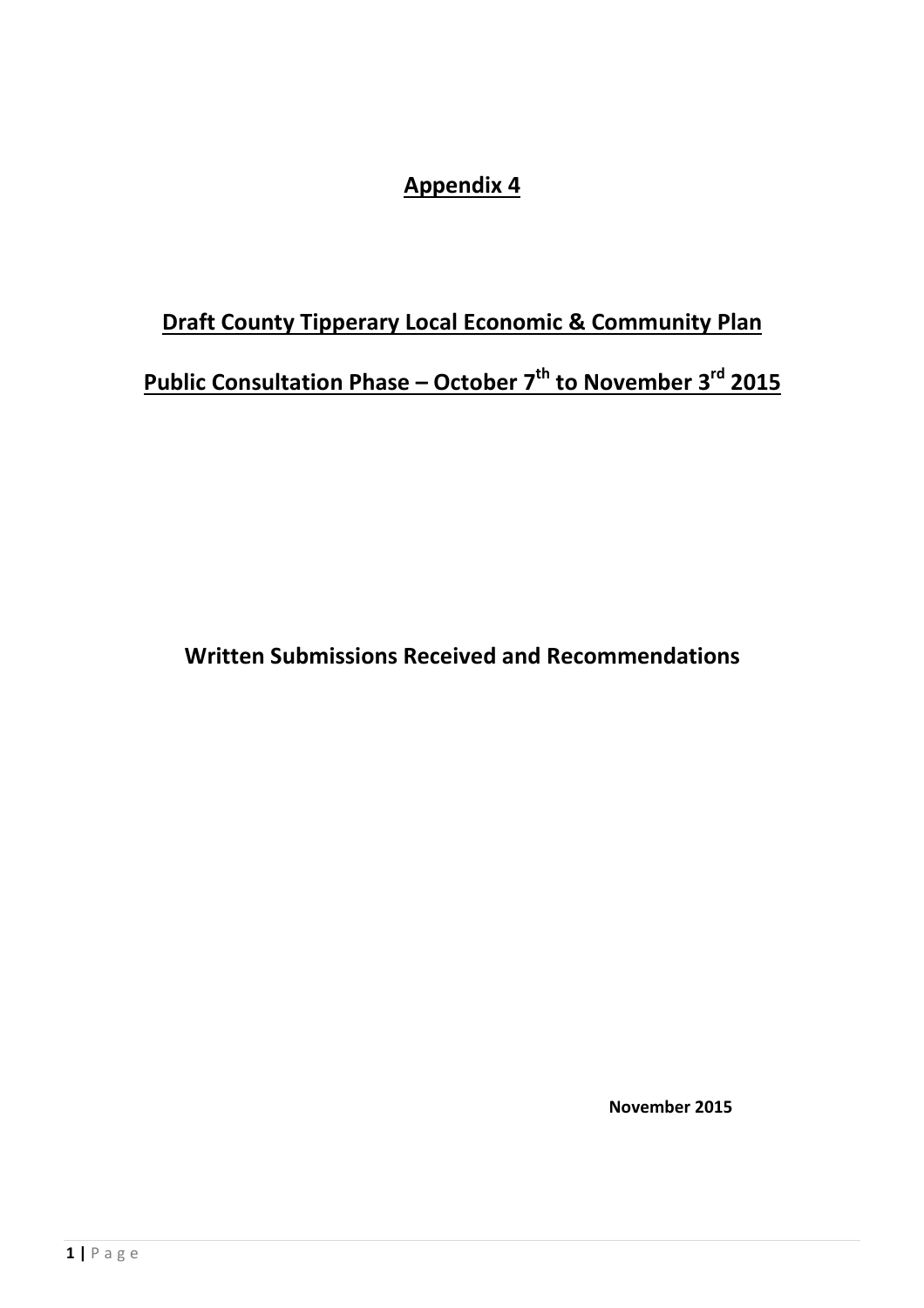## **Table of Contents**

- **Section 1: Schedule of Written Submissions Received**
- **Section 2: Summary of Written Public Submissions Received and Recommendations**
- **Section 3: Submission received from Southern Regional Assembly**
- **Section 4: Municipal District Statements**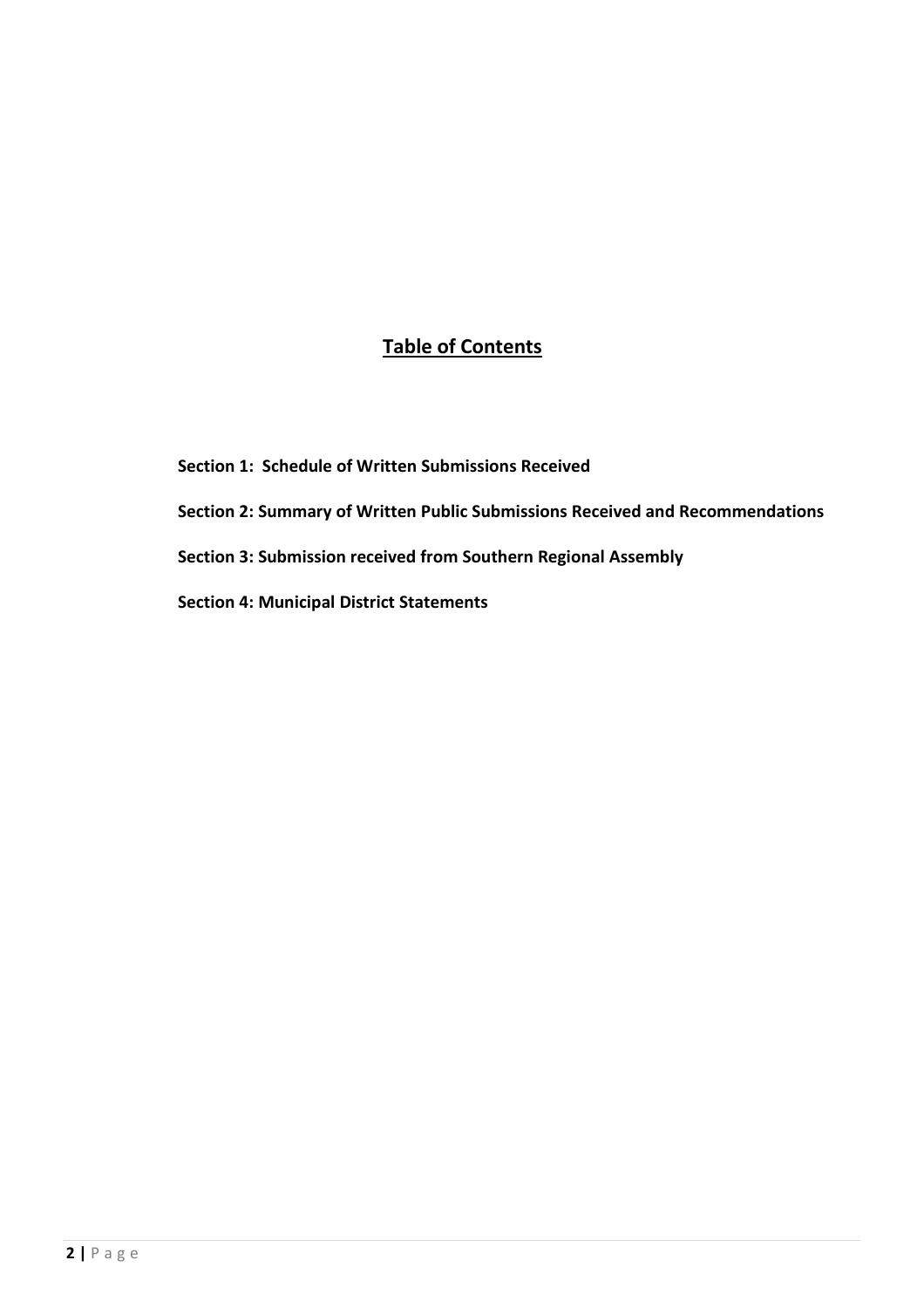## **Section 1: Schedule of Written Public Submissions Received**

| <b>Submission</b><br><b>Number</b> | <b>Relating to</b>                                       | <b>Received From</b>                                                                                |
|------------------------------------|----------------------------------------------------------|-----------------------------------------------------------------------------------------------------|
| 1                                  | Economic<br>Development                                  | Brendan Lonergan on behalf of Tim Ryan, TIRD/Chamber of Commerce,<br>Tipperary Town, Co. Tipperary. |
| 2                                  | Economic<br>Development                                  | Derek Blackweir, Limerick Institute of Technology, Thurles, Co. Tipperary.                          |
| 3                                  | Community<br>Development &<br>Social Inclusion           | Sara Bourke, Aherlow, Co. Tipperary.                                                                |
| 4                                  | Economic<br>Development                                  | Pat Whelan, Tipperary Food Producers Network, 18 Staunton Row, Clonmel,<br>Co. Tipperary.           |
| 5                                  | Community<br>Development &<br>Social Inclusion           | Emily Harrington, South Tipperary Volunteer Centre, Cahir, Co. Tipperary.                           |
| 6                                  | Community<br>Development &<br>Social Inclusion           | Corena Ward, Public Participation Network, Cahir, Co. Tipperary.                                    |
| $\overline{7}$                     | Community<br>Development &<br>Social Inclusion           | Shane Winters, Tipperary Age Friendly County Programme                                              |
| 8                                  | Community<br>Development                                 | Paul Fogarty, Puckane Community Centre, Puckane, Nenagh, Co. Tipperary.                             |
| 9                                  | Community &<br>Economic<br>Development                   | Patrick Murphy, Carrick Beg Development Group, Ballyquin House, Carrick<br>on Suir, Co Waterford.   |
| 10                                 | Social Inclusion                                         | P.J Cleere, Disability Federation of Ireland, DFI Support Officer, Tinryland,<br>Carlow.            |
| 11                                 | Community, Social<br>Inclusion & Economic<br>Development | Deirdre Cox,, Comhairle ne nOg - LA Coordinator, TCC                                                |
| 12                                 | Community, Social<br>Inclusion & Economic<br>Development | Stephen Blair, Southern Regional Assembly, Assembly House, O' Connell<br>St., Waterford.            |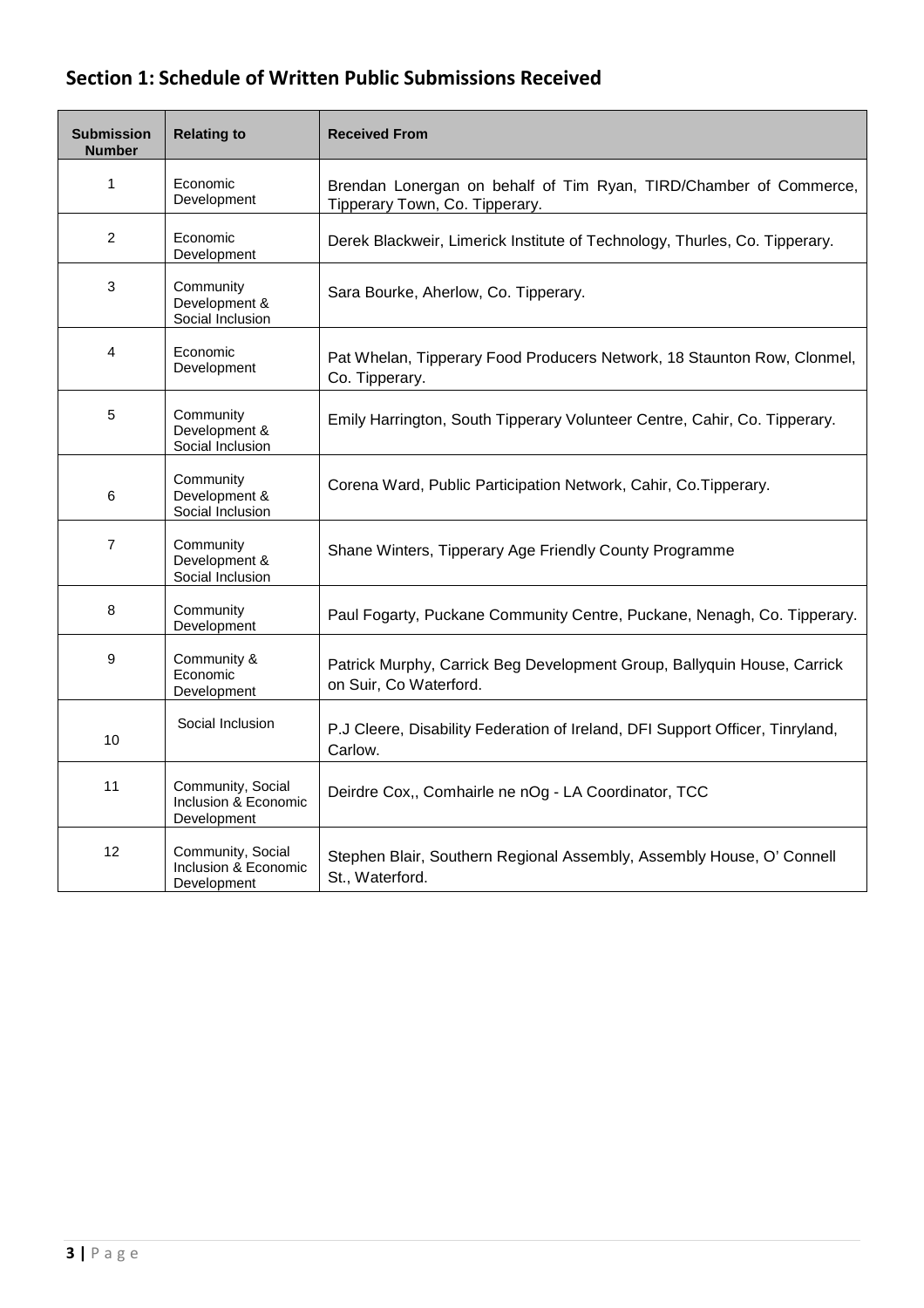# **Section 2: Summary of Written Submissions Received and Recommendations**

| Sub No.                            | <b>Relating To</b>                                                                                                                                                                                                                                                                                                                                                                                                                                                                                                                                                                                                                                                                                                                                                                                                                                                                                                                                                                                                                                                                                                                                                                                                                                                                                                                                                                                                                                                                                                                                                                                                                                                                                                                                                                                                                                                                                                                                                                                                                                                                              | <b>Received From</b>                                                                                                                                                                                                                                                                  |  |
|------------------------------------|-------------------------------------------------------------------------------------------------------------------------------------------------------------------------------------------------------------------------------------------------------------------------------------------------------------------------------------------------------------------------------------------------------------------------------------------------------------------------------------------------------------------------------------------------------------------------------------------------------------------------------------------------------------------------------------------------------------------------------------------------------------------------------------------------------------------------------------------------------------------------------------------------------------------------------------------------------------------------------------------------------------------------------------------------------------------------------------------------------------------------------------------------------------------------------------------------------------------------------------------------------------------------------------------------------------------------------------------------------------------------------------------------------------------------------------------------------------------------------------------------------------------------------------------------------------------------------------------------------------------------------------------------------------------------------------------------------------------------------------------------------------------------------------------------------------------------------------------------------------------------------------------------------------------------------------------------------------------------------------------------------------------------------------------------------------------------------------------------|---------------------------------------------------------------------------------------------------------------------------------------------------------------------------------------------------------------------------------------------------------------------------------------|--|
| 1                                  | <b>Economic Development</b>                                                                                                                                                                                                                                                                                                                                                                                                                                                                                                                                                                                                                                                                                                                                                                                                                                                                                                                                                                                                                                                                                                                                                                                                                                                                                                                                                                                                                                                                                                                                                                                                                                                                                                                                                                                                                                                                                                                                                                                                                                                                     | Brendan Lonergan on behalf of Tim Ryan,<br><b>TIRD/Chamber of Commerce</b>                                                                                                                                                                                                            |  |
| Summary:<br><b>Recommendation:</b> | It is an objective of this organisation to seek funding for the erection of a tensile canopy<br>structure at Market Yard Tipperary Town. We have consulted with Tipperary County<br>Council on the proposed project and it has largely been well received in principle. It is<br>envisaged that such a structure would facilitate community events such as the Long Way<br>To Tipperary Festival, The Pride Of Tipperary, Band Recitals, Fleadh Ceoil, a regular<br>Farmers Market as well as quality artisan exhibitions.<br>As Tipperary Town has no recognised central area of civic focus, we feel that this project<br>would fill a much needed void and help generate further community events, right in the<br>centre of the town and will much needed life and economic activity to the urban centre.<br>We ask that this project be noted in the Local Economic and Community Plan.                                                                                                                                                                                                                                                                                                                                                                                                                                                                                                                                                                                                                                                                                                                                                                                                                                                                                                                                                                                                                                                                                                                                                                                                    |                                                                                                                                                                                                                                                                                       |  |
|                                    | The submission above relates to Economic High Level Framework Priority 1; To promote<br>economic development opportunities throughout the county - this objective has a focus on<br>the development of Town Centre Initiatives to foster and support economic activity in towns<br>in the county. In addition, the submission above will be referred to the Cashel/Tipperary<br>Municipal District for consideration.                                                                                                                                                                                                                                                                                                                                                                                                                                                                                                                                                                                                                                                                                                                                                                                                                                                                                                                                                                                                                                                                                                                                                                                                                                                                                                                                                                                                                                                                                                                                                                                                                                                                           |                                                                                                                                                                                                                                                                                       |  |
| Sub No.                            | <b>Relating To</b>                                                                                                                                                                                                                                                                                                                                                                                                                                                                                                                                                                                                                                                                                                                                                                                                                                                                                                                                                                                                                                                                                                                                                                                                                                                                                                                                                                                                                                                                                                                                                                                                                                                                                                                                                                                                                                                                                                                                                                                                                                                                              | <b>Received From</b>                                                                                                                                                                                                                                                                  |  |
| $\overline{2}$                     | <b>Community &amp; Economic Development</b>                                                                                                                                                                                                                                                                                                                                                                                                                                                                                                                                                                                                                                                                                                                                                                                                                                                                                                                                                                                                                                                                                                                                                                                                                                                                                                                                                                                                                                                                                                                                                                                                                                                                                                                                                                                                                                                                                                                                                                                                                                                     | <b>Derek</b><br>Blackweir,<br>Limerick<br>Institute<br>0f<br>Technology                                                                                                                                                                                                               |  |
| Summary:                           | Development of a Sustainable Energy Action Plan (SEAP) as part of the EU<br>1.<br>Covenant of Mayors initiative:<br>Pg14 - 3.2 Relevant European, National, Regional and Local Policies<br>In February 2015, as part of the SustainCo EU Project Tipperary County Council became a<br>authorities, voluntarily committing to increasing energy efficiency and use of renewable<br>energy sources on their territories. By their commitment, Covenant signatories aim to<br>meet and exceed the European Union 20% CO2 reduction objective by 2020.'<br>Signatory's commit to developing a Sustainable Energy Action Plan (SEAP), outlining how<br>the local authority will reduce its CO <sub>2</sub> by 2020. The SEAP is to detail the appropriate<br>to meet their commitment. By extension, this policy should be reflected in the<br>appropriate Table of Actions as follows: High Level Economic Priority 2: To improve the<br>sustainability of the County's energy use<br>Strategic Action: E2.4 Drafting of the SEAP, approval by the Members and submission to<br>the Covenant of Mayors for approval.<br>2. Thermal Recovery of Waste.<br>one, has land area of approximately 29,589 km <sup>2</sup> and equates to about 42% of the total<br>land area of the country. The Southern Region serves a population of 1,541,439. In 2012<br>the region generated 2.5 million tonnes of wastes (excluding agricultural waste). In 2013<br>over 300,000 tonnes of residual waste was exported consisting of Refuse Derived Fuels<br>(RDF) and Solid Recovered Fuel (SRF). The export of waste results in the direct loss of<br>revenue to the Irish economy and impacts on our ability to reach self-sufficiency.<br>According to the Southern Region Waste Management Plan there is an estimated €30<br>million financial loss to the state from exporting residual wastes. The local authorities of<br>the region support self-sufficiency and the development of indigenous infrastructure for<br>the thermal recovery of residual municipal wastes (SRWMP 2015-2021, section 4.3, pg. | signatory to the Covenant of Mayors, a European initiative: ' involving local and regional<br>activities, measures, timeframes and assigned responsibilities necessary for the signatory<br>The Southern Waste Region (SWR) comprising of 10 local authorities, of which Tipperary is |  |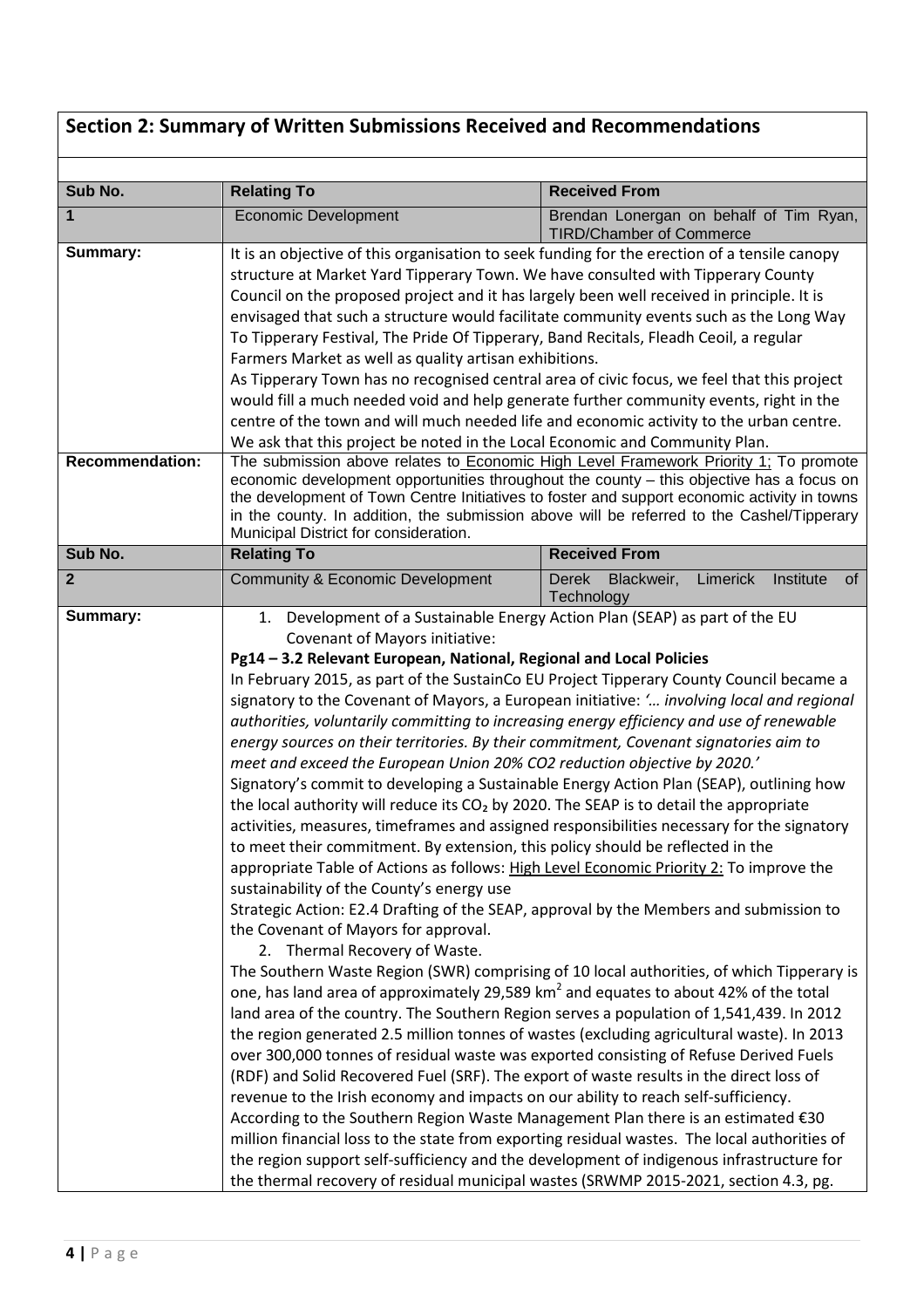|                        | 34). A number of key measures have been identified relating to thermal recovery of                                                                                                                                                                                                                                                                                                                                                                                                                                                                                                                                                                                                                                                                                                                                                                                                                                                                                                                                                                                                                                                                                                                                                                                                                                                                                                         |  |
|------------------------|--------------------------------------------------------------------------------------------------------------------------------------------------------------------------------------------------------------------------------------------------------------------------------------------------------------------------------------------------------------------------------------------------------------------------------------------------------------------------------------------------------------------------------------------------------------------------------------------------------------------------------------------------------------------------------------------------------------------------------------------------------------------------------------------------------------------------------------------------------------------------------------------------------------------------------------------------------------------------------------------------------------------------------------------------------------------------------------------------------------------------------------------------------------------------------------------------------------------------------------------------------------------------------------------------------------------------------------------------------------------------------------------|--|
|                        | waste:                                                                                                                                                                                                                                                                                                                                                                                                                                                                                                                                                                                                                                                                                                                                                                                                                                                                                                                                                                                                                                                                                                                                                                                                                                                                                                                                                                                     |  |
|                        | Plan and develop higher quality waste treatment infrastructure including<br>$\bullet$<br>reprocessing, biological treatment, thermal recovery and pre-treatment facilities:<br>Grow the biological treatment sector, in particular composting and anaerobic<br>digestion, by supporting the development of new facilities;<br>Support the development of thermal recovery in the region which meets the<br>needs of the region and the State in reducing the export of residual wastes for<br>treatment abroad.<br>The Development Unit of Limerick Institute of Technology commends the strategic actions<br>outlined in Priority 2. of the draft LECP in supporting energy efficiency and growing the<br>renewable energy enterprise sector. The Development Unit LIT, believes further strategic<br>action could be included to reflect the County's indigenous energy resource i.e. MSW and<br>Agricultural waste. Municipal Solid Waste at the moment is a burden to the resources of<br>the County. It should be considered as an asset to the county and the broader Southern<br>Region. The Development Unit, LIT, believes Tipperary can capitalise on this resource by<br>encouraging the use of thermal recovery using pyrolysis technology.<br>Recommended Strategic Action<br>- To promote and support the development of a Waste-to-Energy (WtE) SME sector in<br>Tipperary. |  |
|                        | - To encourage the development of a waste to energy economy in Tipperary through                                                                                                                                                                                                                                                                                                                                                                                                                                                                                                                                                                                                                                                                                                                                                                                                                                                                                                                                                                                                                                                                                                                                                                                                                                                                                                           |  |
|                        | actions such as:                                                                                                                                                                                                                                                                                                                                                                                                                                                                                                                                                                                                                                                                                                                                                                                                                                                                                                                                                                                                                                                                                                                                                                                                                                                                                                                                                                           |  |
|                        | Supporting and encouraging research and development;<br>Provision of education and training supports for farmers, enterprise officers                                                                                                                                                                                                                                                                                                                                                                                                                                                                                                                                                                                                                                                                                                                                                                                                                                                                                                                                                                                                                                                                                                                                                                                                                                                      |  |
|                        | and other stakeholders.                                                                                                                                                                                                                                                                                                                                                                                                                                                                                                                                                                                                                                                                                                                                                                                                                                                                                                                                                                                                                                                                                                                                                                                                                                                                                                                                                                    |  |
|                        |                                                                                                                                                                                                                                                                                                                                                                                                                                                                                                                                                                                                                                                                                                                                                                                                                                                                                                                                                                                                                                                                                                                                                                                                                                                                                                                                                                                            |  |
|                        | This strategic action would also feed in to Priority Action 1- to promote and enable                                                                                                                                                                                                                                                                                                                                                                                                                                                                                                                                                                                                                                                                                                                                                                                                                                                                                                                                                                                                                                                                                                                                                                                                                                                                                                       |  |
|                        | appropriate economic development opportunities throughout the county.                                                                                                                                                                                                                                                                                                                                                                                                                                                                                                                                                                                                                                                                                                                                                                                                                                                                                                                                                                                                                                                                                                                                                                                                                                                                                                                      |  |
| <b>Recommendation:</b> | 1. This item is covered under Economic Action E.2.3 and KPI for this action to reflect<br>same.                                                                                                                                                                                                                                                                                                                                                                                                                                                                                                                                                                                                                                                                                                                                                                                                                                                                                                                                                                                                                                                                                                                                                                                                                                                                                            |  |
|                        | 2. Actions relating to sustainable energy research, development, education and                                                                                                                                                                                                                                                                                                                                                                                                                                                                                                                                                                                                                                                                                                                                                                                                                                                                                                                                                                                                                                                                                                                                                                                                                                                                                                             |  |
|                        | training to be added to Action 2.3.                                                                                                                                                                                                                                                                                                                                                                                                                                                                                                                                                                                                                                                                                                                                                                                                                                                                                                                                                                                                                                                                                                                                                                                                                                                                                                                                                        |  |
| Sub No.                | <b>Relating To</b><br><b>Received From</b>                                                                                                                                                                                                                                                                                                                                                                                                                                                                                                                                                                                                                                                                                                                                                                                                                                                                                                                                                                                                                                                                                                                                                                                                                                                                                                                                                 |  |
| $\mathbf{3}$           | Community<br>Development<br>Social<br>Sara Bourke, Aherlow<br>&<br>Inclusion                                                                                                                                                                                                                                                                                                                                                                                                                                                                                                                                                                                                                                                                                                                                                                                                                                                                                                                                                                                                                                                                                                                                                                                                                                                                                                               |  |
| Summary:               | Submission to LECP Plan                                                                                                                                                                                                                                                                                                                                                                                                                                                                                                                                                                                                                                                                                                                                                                                                                                                                                                                                                                                                                                                                                                                                                                                                                                                                                                                                                                    |  |
|                        | Include the term wellbeing within the Conceptual Framework, as that is what<br>$\bullet$<br>PPNs are going to be looking at and what we have in the action. That will involve<br>not only looking at the present situation, but also looking to the long term (this<br>and future generations).<br>The tone of a paragraph in section 3.4.1 to be changed as gives the impression<br>$\bullet$<br>that community groups are the main problem in terms of delivering                                                                                                                                                                                                                                                                                                                                                                                                                                                                                                                                                                                                                                                                                                                                                                                                                                                                                                                        |  |
|                        | infrastructure.<br>"Volunteer led community groups are key actors in delivering services and<br>infrastructure to their target groups. This has been supported by various national<br>and county based grant schemes. However, this places significant challenges on<br>volunteers and voluntary organisations in terms of governance structures,<br>financial management, accountability etc. In order to ensure that any public<br>funds are appropriately used, and to ensure such facilities are inclusive and used<br>to their maximum capacity, it is important that communities are targeted and                                                                                                                                                                                                                                                                                                                                                                                                                                                                                                                                                                                                                                                                                                                                                                                    |  |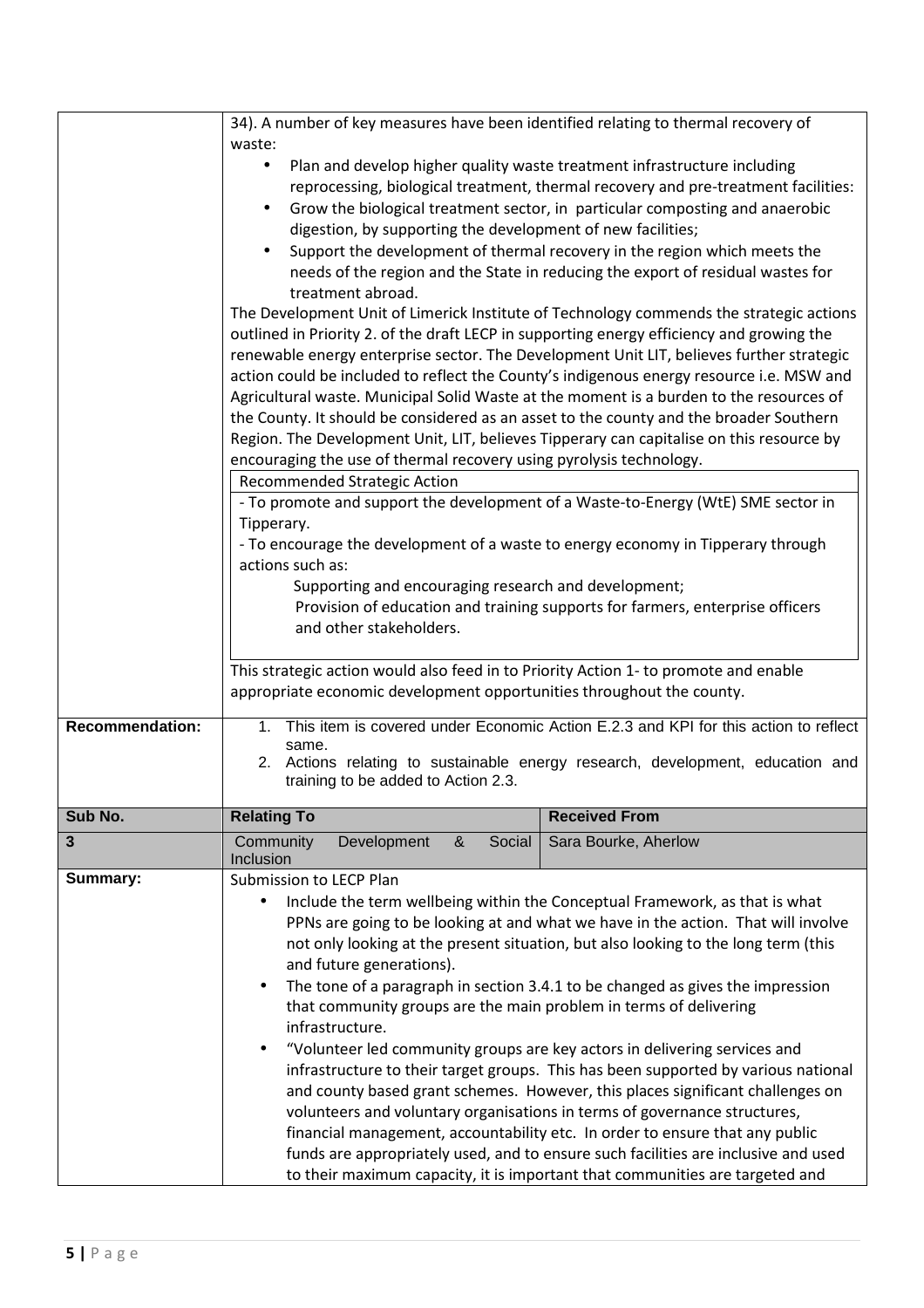| <b>Recommendation:</b>  | supported in this area. The development of the PPN and the proposed extension<br>of the Volunteer Centre to cover the whole county will assist in this regard.<br>Correct numbers registered with the PPN, it 850 groups and add "As a new<br>organisation, the PPN requires support to ensure that it can, in turn, support<br>capacity building and information sharing in the community and voluntary sector<br>in Tipperary"<br>High Priority 5 - Our key strategic priority should be to address long term jobless<br>households irrespective of the gender<br>High Priority 13- Access to Lifelong Learning in both a formal and community<br>context is also vital for wellbeing.<br>Please use wellbeing along with quality of life throughout the document. The PPN<br>will be working on Wellbeing as part of its mandate, and it is important that this<br>feeds directly into the objectives.<br>While the PPN is an important component of wellbeing, a real measurement will<br>require engagement by all the stakeholders at the LCDC and beyond. Suggest<br>LCDC is included as supporting partners.                                                                                                                                                                                                                                                                                                                                                                                                                                                                                                                                                                                                                                                                                                  |                                              |
|-------------------------|-----------------------------------------------------------------------------------------------------------------------------------------------------------------------------------------------------------------------------------------------------------------------------------------------------------------------------------------------------------------------------------------------------------------------------------------------------------------------------------------------------------------------------------------------------------------------------------------------------------------------------------------------------------------------------------------------------------------------------------------------------------------------------------------------------------------------------------------------------------------------------------------------------------------------------------------------------------------------------------------------------------------------------------------------------------------------------------------------------------------------------------------------------------------------------------------------------------------------------------------------------------------------------------------------------------------------------------------------------------------------------------------------------------------------------------------------------------------------------------------------------------------------------------------------------------------------------------------------------------------------------------------------------------------------------------------------------------------------------------------------------------------------------------------------------------------------|----------------------------------------------|
|                         | Additions, amendments and suggestions as recommended above to be made to the LECP<br>Plan                                                                                                                                                                                                                                                                                                                                                                                                                                                                                                                                                                                                                                                                                                                                                                                                                                                                                                                                                                                                                                                                                                                                                                                                                                                                                                                                                                                                                                                                                                                                                                                                                                                                                                                             |                                              |
| Sub No.                 | <b>Relating To</b>                                                                                                                                                                                                                                                                                                                                                                                                                                                                                                                                                                                                                                                                                                                                                                                                                                                                                                                                                                                                                                                                                                                                                                                                                                                                                                                                                                                                                                                                                                                                                                                                                                                                                                                                                                                                    | <b>Received From</b>                         |
| $\overline{\mathbf{4}}$ | <b>Economic Development</b>                                                                                                                                                                                                                                                                                                                                                                                                                                                                                                                                                                                                                                                                                                                                                                                                                                                                                                                                                                                                                                                                                                                                                                                                                                                                                                                                                                                                                                                                                                                                                                                                                                                                                                                                                                                           | Pat Whelan, Tipperary Food Producers Network |
| Summary:                | The artisan or speciality food sector in Ireland was valued at approximately $£615$ million in<br>2012, with on average 350 producers employing more than 3,000 people. Evidence<br>suggests that the sector can have significant impact on local economies. The emergence<br>of Ireland's artisan food sector, supported by growing consumer demand for niche<br>products and a strong entrepreneurial spirit, has produced an increase in small food<br>companies.<br>Tipperary Food Producers Network was established in 2008 - a group of Tipperary based<br>artisan producers who recognised the potential in working together cohesively as a group<br>to sustain, grow and develop their businesses. The objective of the Network is to<br>represent, promote and showcase the best of Tipperary Food. There are currently 29<br>members of the Network located throughout the County of Tipperary. The members<br>combined turnover is €22.5million euro per year and they currently directly employ circa<br>200 people in across a variety of food sectors.<br>Through voluntary effort, the group has achieved significant progress in its seven years of<br>existence;<br>Development of a cohesive Network of 29 producers<br>Hosting of Long Table Dinner Initiative at County Level & National and<br>٠<br>international level since 2008.<br>The development of a Tipperary Food Strategy<br>Tipperary Food Connect Programme delivered in schools throughout the county.<br>Collaborative marketing initiatives through strategic partnerships.<br>Development of online presence through www.tipperaryfoodproducers.com and<br>social media.<br>Developing the profile of the network through targeted media relationships.<br>Raising the profile of Tipperary as a food county at national level. |                                              |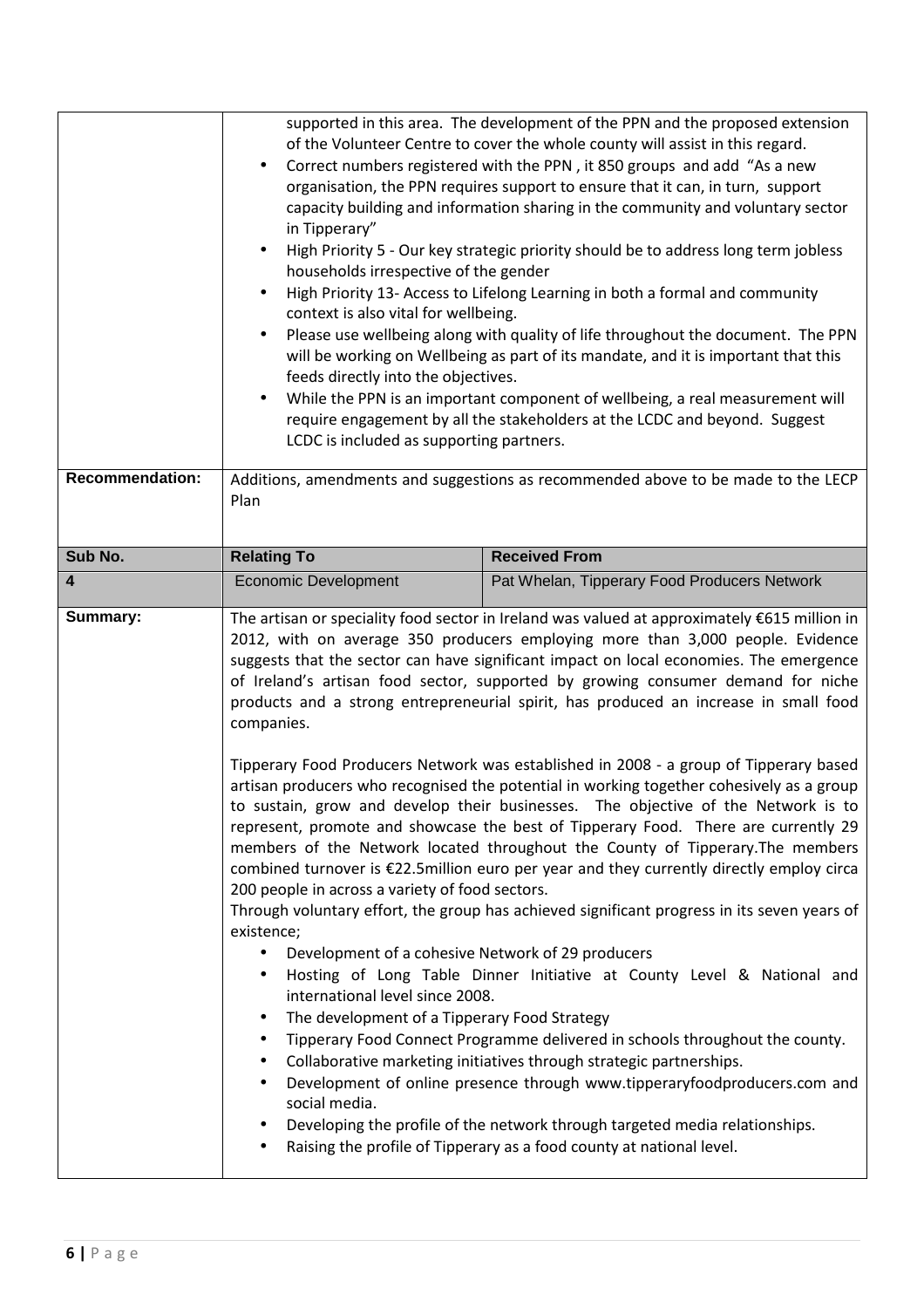|                        | The purpose of this submission on behalf of Tipperary Food Producers Network is to seek                                                                                   |  |  |
|------------------------|---------------------------------------------------------------------------------------------------------------------------------------------------------------------------|--|--|
|                        | support as follows:                                                                                                                                                       |  |  |
|                        | (a) Ongoing development of the Tipperary Food Producers Network as a key vehicle                                                                                          |  |  |
|                        | to promote, showcase and market artisan food from Tipperary                                                                                                               |  |  |
|                        | (b) Implementation of key Network strategic actions including:                                                                                                            |  |  |
|                        | (1) Development of a Tipperary Food Brand                                                                                                                                 |  |  |
|                        | (2) Development of a Tipperary Food Centre of Excellence                                                                                                                  |  |  |
|                        | (c) Promote greater linkage between Food, Tourism & Equine in the County                                                                                                  |  |  |
|                        | (d) Recognize the value of artisan food sector in Tipperary and provide necessary                                                                                         |  |  |
|                        | agency supports to foster and grow this sector over the next six years on a county,                                                                                       |  |  |
|                        | national and international level, where appropriate, to the business scale                                                                                                |  |  |
|                        | (e) Provide infrastructural supports including workspace across the business life cycle                                                                                   |  |  |
|                        | i.e. test kitchen facilities, incubator space, larger food grade units                                                                                                    |  |  |
|                        | (f) Develop a strategy around the development of Farmers Market in the County                                                                                             |  |  |
|                        | (g) Link with third level organizations to support innovation and research and                                                                                            |  |  |
|                        | development for the artisan sector                                                                                                                                        |  |  |
|                        | (h) Foster a culture of cross pollination through collaboration with other existing                                                                                       |  |  |
|                        | networks in the Country                                                                                                                                                   |  |  |
| <b>Recommendation:</b> | The LECP recognises the importance of the food sector, and specifically the artisan food                                                                                  |  |  |
|                        | sector, to the economy of Co. Tipperary. Economic High Level Framework Priority 1: To<br>promote and enable appropriate economic development opportunities throughout the |  |  |
|                        | county and specifically Actions 1.5a and 1.6b addresses the areas highlighted in the                                                                                      |  |  |
|                        | submission.                                                                                                                                                               |  |  |
| Sub No.                | <b>Received From</b><br><b>Relating To</b>                                                                                                                                |  |  |
| 5                      | Community Development & Social<br>Emily Harrington, South Tipperary Volunteer                                                                                             |  |  |
|                        | Inclusion<br>Centre                                                                                                                                                       |  |  |
| Summary:               | South Tipperary Volunteer Centre welcomes the demonstrated commitment to                                                                                                  |  |  |
|                        | supporting volunteering activity in the draft LECP document. As a support service to                                                                                      |  |  |
|                        | community groups and organisations, and a guidance service to individuals, the                                                                                            |  |  |
|                        | Volunteer Centre's reach is considerable and the range of supports offered is vast.                                                                                       |  |  |
|                        | In consideration of the foregoing our submission covers what we feel are the key<br>strategic actions that would benefit most from our involvement, and also where our    |  |  |
|                        |                                                                                                                                                                           |  |  |
|                        |                                                                                                                                                                           |  |  |
|                        | expertise could be of most value.                                                                                                                                         |  |  |
|                        | High Level Community & Social Inclusion Priority #2                                                                                                                       |  |  |
|                        | C&S 2.1d                                                                                                                                                                  |  |  |
|                        | We believe there is a role for the South Tipperary Volunteer Centre as a 'supporting                                                                                      |  |  |
|                        | partner' under this strategic action item, particularly in the area of 'sustaining                                                                                        |  |  |
|                        | volunteering activity'.                                                                                                                                                   |  |  |
|                        | C&S2.1e                                                                                                                                                                   |  |  |
|                        | We are committed to pursuing resources to facilitate the expansion of our services to                                                                                     |  |  |
|                        | North Tipperary as this strategic action item is resource dependent. We are conscious of                                                                                  |  |  |
|                        | the comparative disadvantage of groups and individuals in North Tipperary in terms of                                                                                     |  |  |
|                        | accessing the Volunteer Centre and in the interim we continue to provide as much                                                                                          |  |  |
|                        | support to interested parties in that area as resources allow. We are awaiting the<br>outcome of a submission to our core funder (Department of Environment, Community &  |  |  |
|                        | Local Government).                                                                                                                                                        |  |  |
|                        | We believe the timeline of Q1 2016 to be ideal but also rather ambitious and would seek                                                                                   |  |  |
|                        | that the timeline be extended to Q2 2016.                                                                                                                                 |  |  |
|                        | C&S2.1f                                                                                                                                                                   |  |  |
|                        | The formulation of an effective all-County volunteer strategy is needed and will require                                                                                  |  |  |
|                        | significant consultation to ensure it is representative and workable.                                                                                                     |  |  |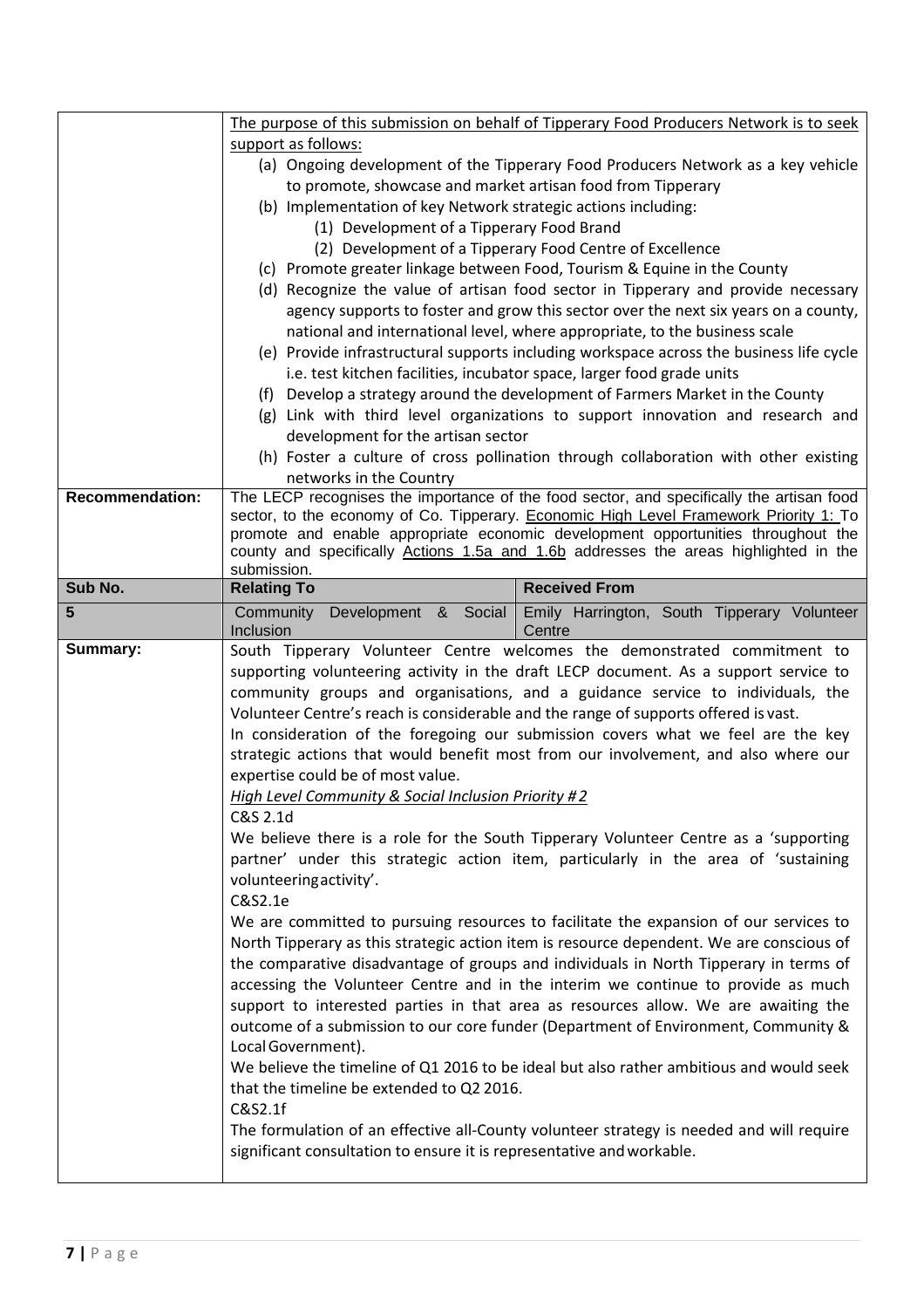|                        | We note the interest in developing a "quality of life" indicator. PPNs are mandated<br>nationally to develop wellbeing statements in each Municipal District and the county as a<br>whole. These statements will look at current Quality of Life, but also at what is required<br>for the wellbeing of this and future generations. We suggest that the concept of                                                                                                                                                                                                                                                                                                                                                                                                                                                                                                                                                                                                                                                                                                                                                                                                                                                                                                                                                                                                                                                                                                                                                                                                                                                                                                                                              |                                                                                      |
|------------------------|-----------------------------------------------------------------------------------------------------------------------------------------------------------------------------------------------------------------------------------------------------------------------------------------------------------------------------------------------------------------------------------------------------------------------------------------------------------------------------------------------------------------------------------------------------------------------------------------------------------------------------------------------------------------------------------------------------------------------------------------------------------------------------------------------------------------------------------------------------------------------------------------------------------------------------------------------------------------------------------------------------------------------------------------------------------------------------------------------------------------------------------------------------------------------------------------------------------------------------------------------------------------------------------------------------------------------------------------------------------------------------------------------------------------------------------------------------------------------------------------------------------------------------------------------------------------------------------------------------------------------------------------------------------------------------------------------------------------|--------------------------------------------------------------------------------------|
|                        | coming to fruition. We believe that effective empowered communities and community<br>groups are vital to the development of Tipperary and we look forward to playing our part<br>in bringing the vision to fruition.                                                                                                                                                                                                                                                                                                                                                                                                                                                                                                                                                                                                                                                                                                                                                                                                                                                                                                                                                                                                                                                                                                                                                                                                                                                                                                                                                                                                                                                                                            |                                                                                      |
|                        | the Local Economic and Community Plan for the County. We have been involved in the<br>community consultation processes to date and are pleased to see this important plan                                                                                                                                                                                                                                                                                                                                                                                                                                                                                                                                                                                                                                                                                                                                                                                                                                                                                                                                                                                                                                                                                                                                                                                                                                                                                                                                                                                                                                                                                                                                       |                                                                                      |
| Summary:               | Public Participation Network (PPN) Tipperary welcomes the opportunity to comment on                                                                                                                                                                                                                                                                                                                                                                                                                                                                                                                                                                                                                                                                                                                                                                                                                                                                                                                                                                                                                                                                                                                                                                                                                                                                                                                                                                                                                                                                                                                                                                                                                             |                                                                                      |
| 6                      | Community<br>Development<br>Social<br>&<br>Inclusion                                                                                                                                                                                                                                                                                                                                                                                                                                                                                                                                                                                                                                                                                                                                                                                                                                                                                                                                                                                                                                                                                                                                                                                                                                                                                                                                                                                                                                                                                                                                                                                                                                                            | Corena Ward, Public Participation Network                                            |
| Sub No.                | <b>Relating To</b>                                                                                                                                                                                                                                                                                                                                                                                                                                                                                                                                                                                                                                                                                                                                                                                                                                                                                                                                                                                                                                                                                                                                                                                                                                                                                                                                                                                                                                                                                                                                                                                                                                                                                              | <b>Received From</b>                                                                 |
| <b>Recommendation:</b> | suggested above.                                                                                                                                                                                                                                                                                                                                                                                                                                                                                                                                                                                                                                                                                                                                                                                                                                                                                                                                                                                                                                                                                                                                                                                                                                                                                                                                                                                                                                                                                                                                                                                                                                                                                                | Volunteer Centres to be added as a supporting partner and timelines to be amended as |
|                        | High Level Community & Social Inclusion Priority #4<br>Given the link between volunteering and employability we would welcome the<br>opportunity to become a 'supporting partner' under this strategic action, particularly<br>items 4.1e and 4.1f.<br>High Level Community & Social Inclusion Priority #5<br>C&S5.1b/c/d<br>We welcome the commitment to increasing youth participation in volunteering and feel<br>that our role as 'supporting partner' is appropriate. In view of the timelines given we will<br>continue in the interim to work on improving youth access to volunteering through<br>supporting organisations and young individuals.<br>High Level Community & Social Inclusion Priority #6<br>C&S6.1a<br>We believe there may be a role for the South Tipperary Volunteer Centre as a<br>'supporting partner' on an all-County Traveller Inter-Agency Strategy Group.<br>C&S6.1b<br>We welcome the commitment to supporting the needs of non-Irish nationals and feel<br>that our role as 'supporting partner' is appropriate. We would seek to be included as a<br>'supporting partner' in relation to the item on community language initiatives as we have<br>experience in supporting similar volunteer-led initiatives.<br>In view of the timelines given we will continue in the interim to work on improving<br>access to volunteering for this grouping through education and support.<br>High Level Community & Social Inclusion Priority #10<br>Although improving participation of the disabled in volunteering is addressed under item<br>C&S2.1f, we feel there may be a role for South Tipperary Volunteer Centre as a<br>'supporting partner' under this strategic action. |                                                                                      |
|                        | We note the groups represented under the KPI item are the elderly, non-Irish nationals,<br>disability sector and young people. We contend that the Travelling Community should be<br>considered as a grouping in this context as they are significantly under-represented in<br>volunteering in Tipperary and could benefit substantially from strategic volunteering<br>initiatives.<br>We believe the timeline of Q2 2016 may not allow for sufficient consultation and would<br>seek that the timeline be extended to Q3 2016                                                                                                                                                                                                                                                                                                                                                                                                                                                                                                                                                                                                                                                                                                                                                                                                                                                                                                                                                                                                                                                                                                                                                                                |                                                                                      |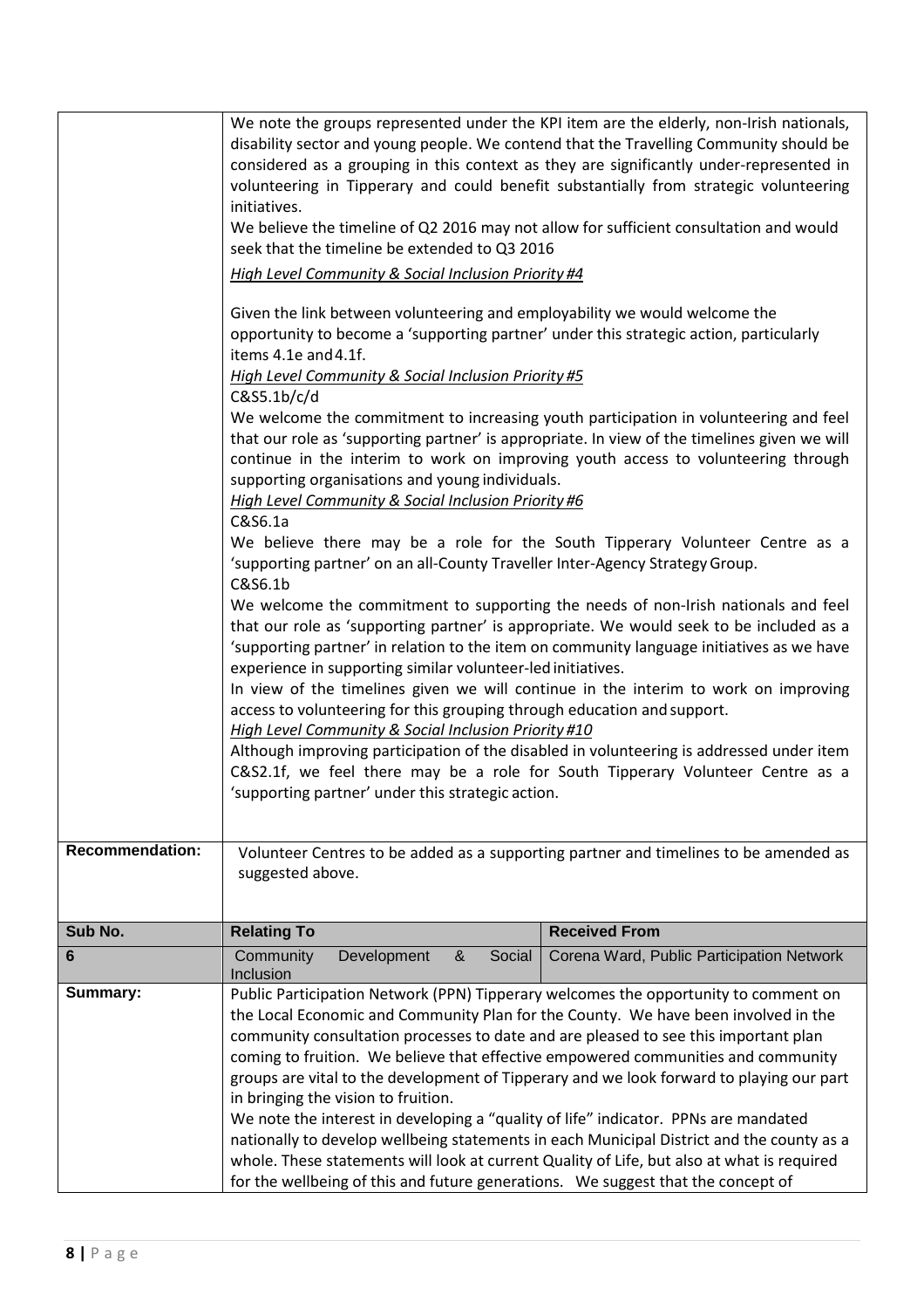"wellbeing" which has been well modelled in Canada and Scotland be included in this section of the plan as complimentary to a "Quality of Life" indicator. It is a model which has the capacity to be used across the county from the smallest community to the Local Authority itself. We would be happy to assist in this process.

**P13/14.-**Suggest using "wellbeing" along with Quality of Life

**P30**-1.1 Please use **wellbeing** along with quality of life throughout the document. The PPN will be working on Wellbeing and a wellbeing statement as part of its mandate, and it is important that this feeds directly into the objectives. Given the importance of wellbeing to PPN we are happy to act as a Co-ordinating lead on this action. **P20** We suggest the following rephrasing - "Volunteer led community groups are key actors in delivering services and infrastructure to their target groups. This can be supported by various national and county based grant schemes. However, project management can place significant challenges on volunteers and voluntary organisations in terms of governance structures, financial management, accountability etc. In order to ensure that any public funds are appropriately used, and to ensure such facilities are inclusive and used to their maximum capacity, it is important that communities are targeted and supported in this area. The suitable resourced development of the PPN and the proposed extension of the Volunteer Centre to cover the whole county will assist in this regard.

**P23** PPN now has 850 groups registered **-**: "As a developing organisation, the PPN requires support to ensure that it can, in turn, fulfil its potential to support capacity building and information sharing in the community and voluntary sector in Tipperary"

#### **Involvement of PPN in Specific Actions**

The PPN is a developing organisation with very limited resources at present. It is listed in a supportive capacity under many actions. The PPN can support all these actions in its current form via information sharing, facilitating consultations and nominating representatives to Boards and Committees. Towards the end of the plan, as the organisation matures, we may be able to play a more leading role in specific actions. See specific notes below -

- P311.3c: PPN's role here would be via community led activity e.g. social economy
- 1.4a: The PPN is listed as the coordinating lead for this action. The PPN will not have the organisational capacity to coordinate this action in this timescale, we recommend you increase the timescale by another 6 months or change the PPN to a supporting partner role (again in relation to information sharing and representation).
- 1.5 Add PPN to supporting partners.
- P34Suggested change: Evidence-based document on i) the number of active community groups; ii) the number of underactive community groups and iii) the number of areas with inactive or no community groups in the County by 2020 760 Registered groups active in the PPN Network by 2020 Transparent and accountable representation of social inclusion, environmental, community and voluntary groups on 20 decision making and advisory bodies Minimum of 1 member of a socially disadvantaged grouping to be an elected member of the LCDC or the SPC representing the PPN by 2020
- P35 -PPN has three equal activities representation, information sharing and capacity building. All three need to be reflected.
- 2.1d This is one of the ongoing core activities of PPN and as such will be a continuous activity to meet evolving community needs.
- 2.1c Please use the term "capacity building" rather than education. Suggest ETB as collaborating partners in this action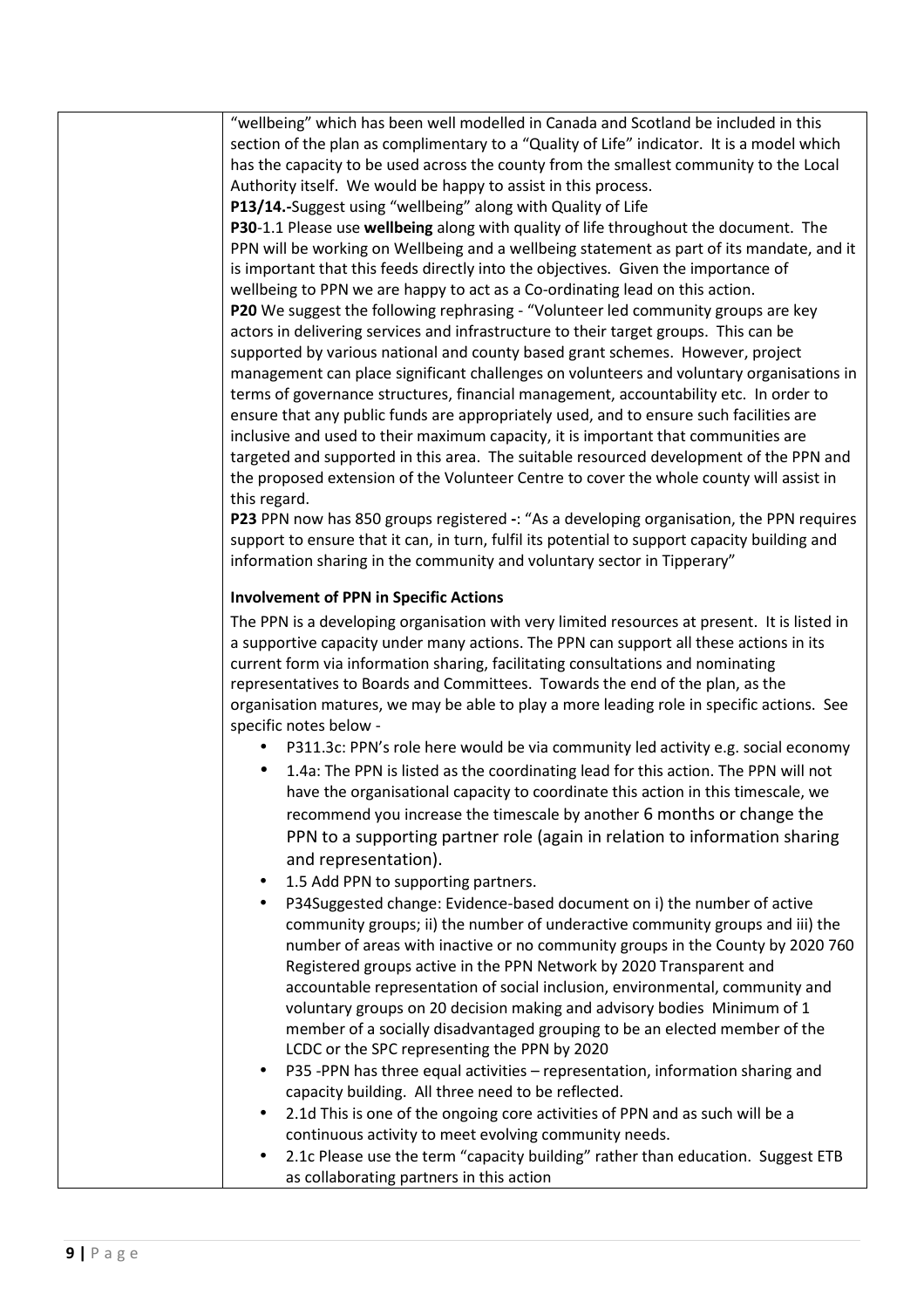| <b>Recommendation:</b> | $\bullet$<br>P40-Equally action 5.1a<br>clarification if we are to be responsible for this action.<br>PPN brings together organisations rather than individuals.<br>establish an all county Disability Network<br>10.1f Not sure of what role PPN can play here.<br>P57-Use of 'active' PPN Group<br>$\bullet$ | P38-General comment: In the following actions which focus on target groups PPN<br>is mentioned as a collaborating partner. In some cases, apart from information<br>sharing, in terms of actual actions PPN would not see itself as having a core role -<br>although our some of our individual members may play an important part. In<br>particular this applies to actions around employers, employment and<br>unemployment. In this case, the main PPN involvement would be via social<br>economy and community based programmes outreach programmes.<br>P48 - The text alert groups target for the PPN need to be reworded, we need<br>P49-8.2c The PPN has 'Thematic Networks' and 'Activity Networks' as opposed to<br>'Forums', can you please change the terminology in this action to reflect this,<br>calling it an 'Older Persons Network.' In addition, we must make it clear that the<br>8.2e Is the role of PPN here to support groups to access funds?<br>P53-10.1b A similar point to above, the PPN has linkage groups to specific<br>committee OR Thematic/ Activity Networks. I suggest that this action is to<br>The PPN has sought amendments to some data, additions and rephrasing as well as                                                                                                                                               |
|------------------------|----------------------------------------------------------------------------------------------------------------------------------------------------------------------------------------------------------------------------------------------------------------------------------------------------------------|--------------------------------------------------------------------------------------------------------------------------------------------------------------------------------------------------------------------------------------------------------------------------------------------------------------------------------------------------------------------------------------------------------------------------------------------------------------------------------------------------------------------------------------------------------------------------------------------------------------------------------------------------------------------------------------------------------------------------------------------------------------------------------------------------------------------------------------------------------------------------------------------------------------------------------------------------------------------------------------------------------------------------------------------------------------------------------------------------------------------------------------------------------------------------------------------------------------------------------------------------------------------------------------------------------------------------------------------------------------------|
|                        | required.                                                                                                                                                                                                                                                                                                      | clarifications in relation to some of the actions. Amendments/additions and rephrasing as<br>suggested with clarification provided in areas relating to the sections where this is                                                                                                                                                                                                                                                                                                                                                                                                                                                                                                                                                                                                                                                                                                                                                                                                                                                                                                                                                                                                                                                                                                                                                                                 |
| Sub No.                | <b>Relating To</b>                                                                                                                                                                                                                                                                                             | <b>Received From</b>                                                                                                                                                                                                                                                                                                                                                                                                                                                                                                                                                                                                                                                                                                                                                                                                                                                                                                                                                                                                                                                                                                                                                                                                                                                                                                                                               |
| $\overline{7}$         | Community Development & Social<br>Inclusion                                                                                                                                                                                                                                                                    | Shane Winters, Tipperary Age Friendly County<br>Programme.                                                                                                                                                                                                                                                                                                                                                                                                                                                                                                                                                                                                                                                                                                                                                                                                                                                                                                                                                                                                                                                                                                                                                                                                                                                                                                         |
| Summary:               | for all.<br>through the establishment of Older Peoples Councils which play a role in both informing                                                                                                                                                                                                            | The aim of the submission is for Tipperary County Council and the newly developed<br>Tipperary Local Community Development Committee to consider the incorporation of age<br>friendliness, in terms of both the Irish Age Friendly Programme and the Global Movement,<br>as a cross-cutting theme in the upcoming Tipperary Local Economic and Community Plan.<br>The Age Friendly Cities and Counties Programme (AFCCP) was developed in response to<br>demographic change and the increasing number of older people living longer, healthier<br>lives. The Age Friendly Cities and Counties Programme embraces the multi-faceted<br>challenges and opportunities that ageing presents by providing structures and supports<br>which enable Local Authorities to take the lead on changing thinking about ageing, and<br>the way services are planned and delivered. The programme offers local authorities a way<br>of complementing and supporting the realisation of the LECP by responding to the<br>priorities and needs as identified by the local community through an extensive<br>consultation process. This has generated a wealth of valuable information on service<br>delivery, use of local resources and the creation of better social and cultural environments<br>The AFCC programme provides new approaches to citizen and community engagement |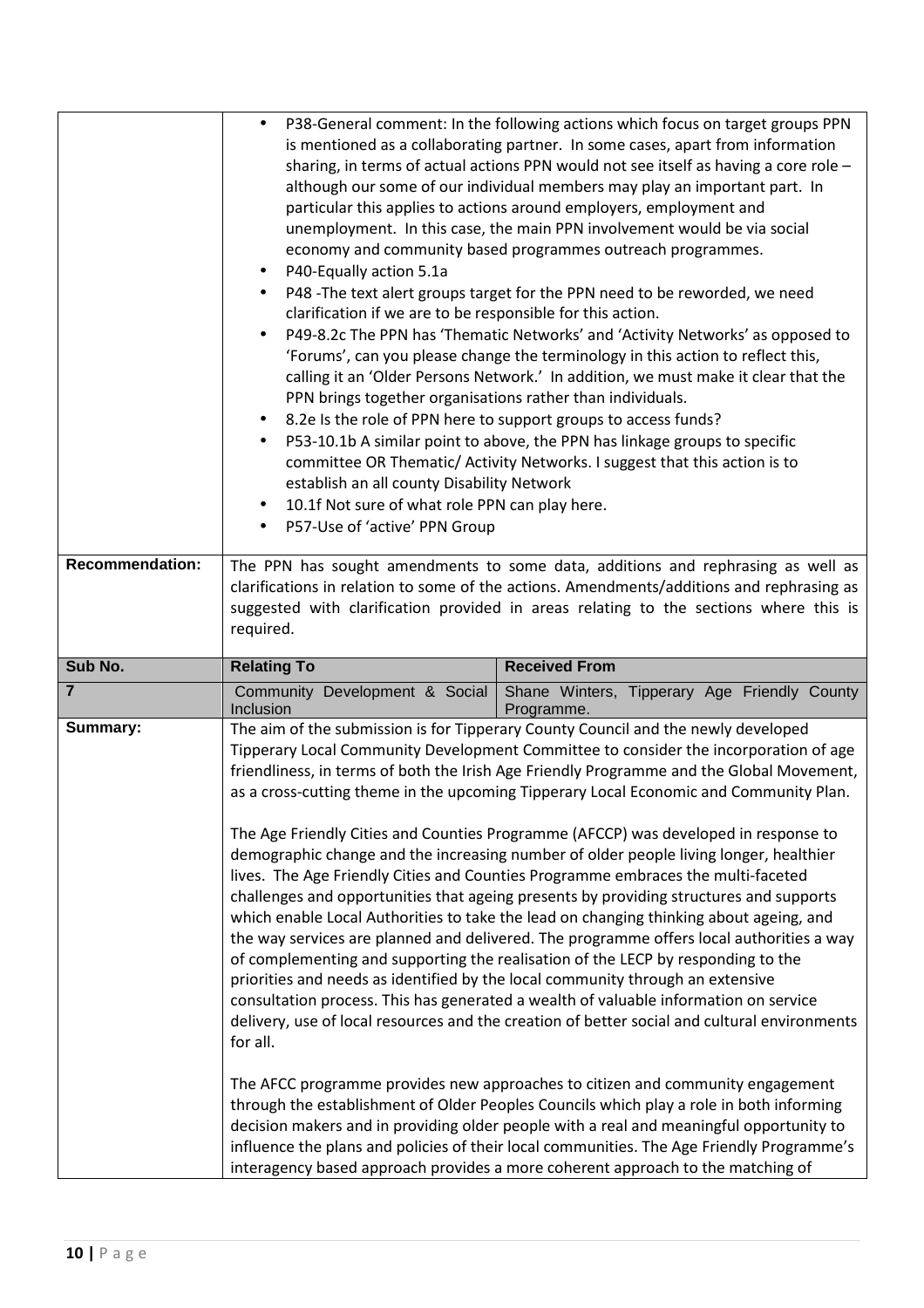|                        | resources to local priorities. Through the programme's integrated approach, linking<br>providers and delivery structures, value for money gains become attainable at local levels.<br>The ethos underpinning local government reform and the creation of the LECPs recognises<br>that voluntary activity and active citizenship are both vital elements of flourishing<br>communities. The Age Friendly Programme has shown that using the 'whole-system<br>approach', with policy makers, service providers, civic leaders and Older Peoples Councils<br>sitting at the same table, provides an effective mechanism for community enhancement.<br>A collaborative approach involving LCDCs and Age Friendly Programme working together<br>in a defined way would further maximise opportunities for enhanced citizen involvement<br>at local level while also further facilitating the successful roll out of the LECP.                                                                                                                                                                                                                                                  |                                                                                                                                                                                                                                                                                                                                                                                     |
|------------------------|---------------------------------------------------------------------------------------------------------------------------------------------------------------------------------------------------------------------------------------------------------------------------------------------------------------------------------------------------------------------------------------------------------------------------------------------------------------------------------------------------------------------------------------------------------------------------------------------------------------------------------------------------------------------------------------------------------------------------------------------------------------------------------------------------------------------------------------------------------------------------------------------------------------------------------------------------------------------------------------------------------------------------------------------------------------------------------------------------------------------------------------------------------------------------|-------------------------------------------------------------------------------------------------------------------------------------------------------------------------------------------------------------------------------------------------------------------------------------------------------------------------------------------------------------------------------------|
| <b>Recommendation:</b> | This is incorporated into High Level Priority Social Inclusion & Community Framework                                                                                                                                                                                                                                                                                                                                                                                                                                                                                                                                                                                                                                                                                                                                                                                                                                                                                                                                                                                                                                                                                      |                                                                                                                                                                                                                                                                                                                                                                                     |
|                        | Priority 8: Develop an integrated response to the needs of the elderly population with a                                                                                                                                                                                                                                                                                                                                                                                                                                                                                                                                                                                                                                                                                                                                                                                                                                                                                                                                                                                                                                                                                  |                                                                                                                                                                                                                                                                                                                                                                                     |
|                        | particular focus on those areas which are geographically isolated and where the                                                                                                                                                                                                                                                                                                                                                                                                                                                                                                                                                                                                                                                                                                                                                                                                                                                                                                                                                                                                                                                                                           |                                                                                                                                                                                                                                                                                                                                                                                     |
| Sub No.                | concentration of 65+ is greatest.<br><b>Relating To</b>                                                                                                                                                                                                                                                                                                                                                                                                                                                                                                                                                                                                                                                                                                                                                                                                                                                                                                                                                                                                                                                                                                                   | <b>Received From</b>                                                                                                                                                                                                                                                                                                                                                                |
|                        |                                                                                                                                                                                                                                                                                                                                                                                                                                                                                                                                                                                                                                                                                                                                                                                                                                                                                                                                                                                                                                                                                                                                                                           |                                                                                                                                                                                                                                                                                                                                                                                     |
| 8                      | <b>Community Development</b>                                                                                                                                                                                                                                                                                                                                                                                                                                                                                                                                                                                                                                                                                                                                                                                                                                                                                                                                                                                                                                                                                                                                              | Paul Fogarty, Puckane Community Centre                                                                                                                                                                                                                                                                                                                                              |
| Summary:               | a large multipurpose community centre for the benefit of the community in Puckane,<br>Dromineer, Ballycommon and the surrounding areas. PCC will communicate with,<br>community groups, sporting organizations, church groups, and commercial companies<br>and any other organization who wish to avail of the proposed resource.<br>January 2015 a group came together and formed a friendly society, Puckane Community<br>Centre LTD.<br>The group acquired legal representation, employed a design team to prepare a planning<br>application for a Sports Hall facility. The group also prepared a business plan which<br>identified the vision for the project. Agreement was reached locally with Kildangan GAA<br>with Croke Park /Munster Council. A local group from 30 years ago agreed to hand over<br>their funds which were raised to fund a facility like the one proposed. This was a sum<br>we are looking at €400,000. The group will be applying for funding from the new LEADER<br>Programme, which is currently been prepared. This programme will be different from<br>previous programmes as projects can be co funded by a number of organisations. | It is proposed to establish PCC limited as a co-operative in order to construct and manage<br>to lease a site where this facility could be developed. This lease is currently been finalised<br>close to €60,000. Planning permission was granted for the project in September 2015. The<br>group have a QS report which estimates the build at €352,000, so for budgeting purposes |
| <b>Recommendation:</b> | Supports for Community Councils and Community Cooperatives such as Puckane<br>Community Centre Limited will be provided through the actions under High Level<br>Community & Social Inclusion Framework Priority 1 which seeks to support and enable<br>continuing improvement of access to services within the community for all citizens in a<br>manner that is realistic, capable of being delivered and which utilizes the strengths of the<br>existing communities. The priority also aims to improve the quality of life and well being<br>for communities through supporting prioritized community infrastructural development<br>such as the above and providing prioritized relevant support services                                                                                                                                                                                                                                                                                                                                                                                                                                                             |                                                                                                                                                                                                                                                                                                                                                                                     |
| Sub No.                | <b>Relating To</b>                                                                                                                                                                                                                                                                                                                                                                                                                                                                                                                                                                                                                                                                                                                                                                                                                                                                                                                                                                                                                                                                                                                                                        | <b>Received From</b>                                                                                                                                                                                                                                                                                                                                                                |
| 9                      | <b>Community &amp; Economic Development</b>                                                                                                                                                                                                                                                                                                                                                                                                                                                                                                                                                                                                                                                                                                                                                                                                                                                                                                                                                                                                                                                                                                                               | Patrick Murphy, Carrickbeg, Development<br>Group, Ballyquin House, Carrick on Suir, Co.<br>Waterford                                                                                                                                                                                                                                                                                |
| Summary:               | The Carrick Beg Development Group would like to see the bog field developed as a<br>riverside park/ in the area there is an old well which they would like to see cleaned and                                                                                                                                                                                                                                                                                                                                                                                                                                                                                                                                                                                                                                                                                                                                                                                                                                                                                                                                                                                             |                                                                                                                                                                                                                                                                                                                                                                                     |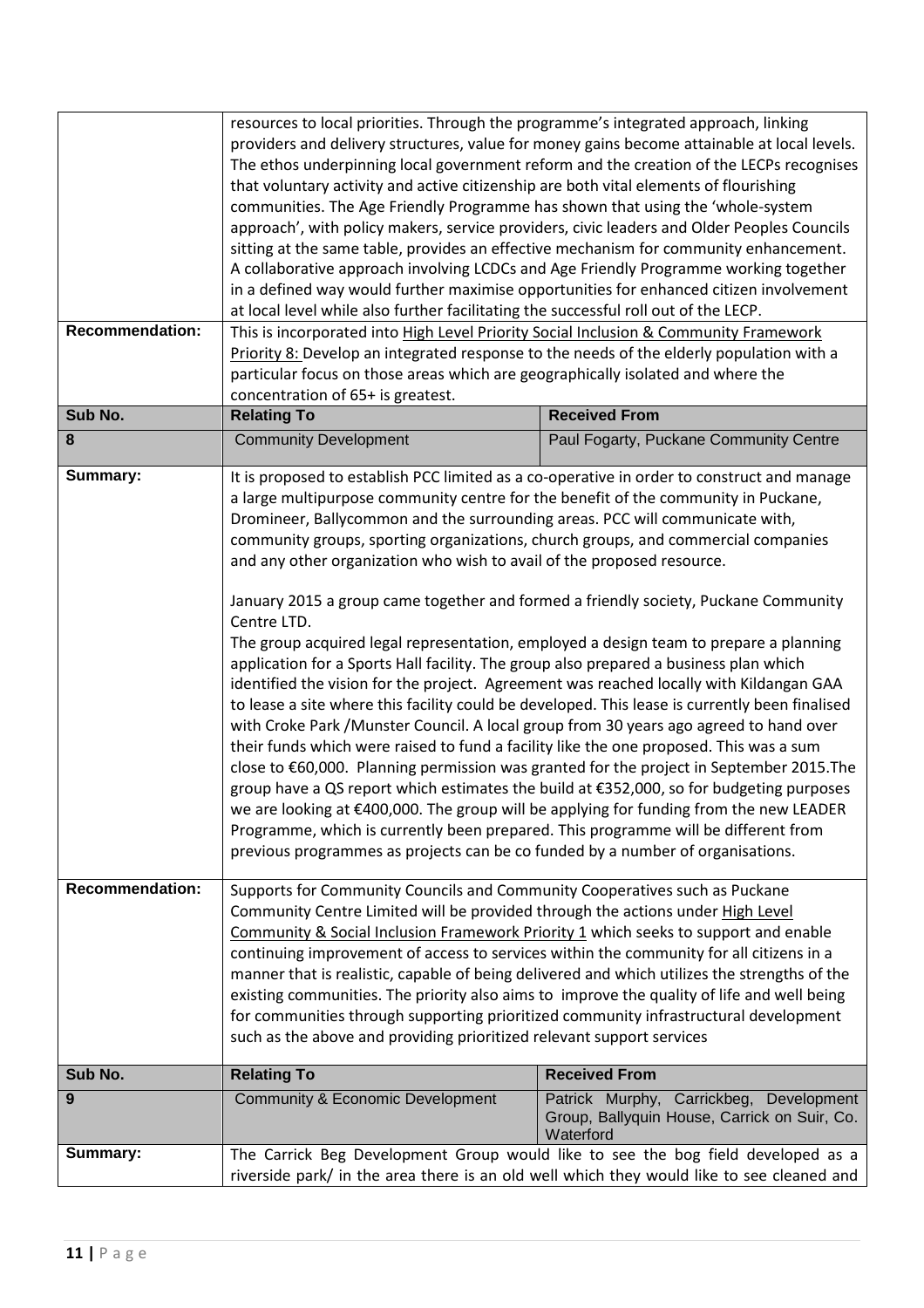| <b>Recommendation;</b>                   | restored. Thin the area there are two old paths and navigational wall. A walk being<br>developed would be a great asset as a recreational amity and of historic interest. In<br>addition, the area has a number of tourism attractions such as Carrick Castle, Seskin Hill,<br>forest walks etc.<br>The submission included 12 photos (historical and aerial) as well as historical maps of the<br>areas.<br>Supports for Community Councils and Development Associations such as Carrickbeg<br>Development Association will be provided through the actions with the High Level Social<br>Inclusion & Community Priority 1 which seeks to support and enable continuing<br>improvement of access to services within the community for all citizens in a manner that<br>is realistic, capable of being delivered and which utilizes the strengths of the existing<br>communities. The priority also aims to improve the quality of life and well being for<br>communities through supporting prioritized community infrastructural development such<br>park developments where appropriate and providing prioritized relevant support services.<br>The submission will also be referred to Tipperary Tourism Company for consideration. |                                                                                                                                                                                                                                         |  |
|------------------------------------------|-----------------------------------------------------------------------------------------------------------------------------------------------------------------------------------------------------------------------------------------------------------------------------------------------------------------------------------------------------------------------------------------------------------------------------------------------------------------------------------------------------------------------------------------------------------------------------------------------------------------------------------------------------------------------------------------------------------------------------------------------------------------------------------------------------------------------------------------------------------------------------------------------------------------------------------------------------------------------------------------------------------------------------------------------------------------------------------------------------------------------------------------------------------------------------------------------------------------------------------------|-----------------------------------------------------------------------------------------------------------------------------------------------------------------------------------------------------------------------------------------|--|
| Sub No.                                  | <b>Relating To</b>                                                                                                                                                                                                                                                                                                                                                                                                                                                                                                                                                                                                                                                                                                                                                                                                                                                                                                                                                                                                                                                                                                                                                                                                                      | <b>Received From</b>                                                                                                                                                                                                                    |  |
| 10                                       | Social Inclusion                                                                                                                                                                                                                                                                                                                                                                                                                                                                                                                                                                                                                                                                                                                                                                                                                                                                                                                                                                                                                                                                                                                                                                                                                        | Disability Federation<br>PJ Cleere,<br>Support<br>Officer,<br><b>Disability</b><br>Federation<br>Ireland,<br>0f<br>Tinryland, Carlow                                                                                                    |  |
| <b>Summary</b><br><b>Recommendation:</b> | People with Disabilities and the LECP:<br>In the development of the 6 year Local Economic and Community Development Plans,<br>(LECD) Local Government must ensure that:<br>People with disabilities and organisation representing them must be<br>automatically included as stakeholders in all aspects of the emerging<br>strategies and actions.<br>All actions including people with disabilities should be linked to the recommendations of<br>the relevant national / international strategy covering outcomes for people with<br>disabilities. EG: The Comprehensive Employment Strategy for People with Disabilities<br>2015, The Implementation Plan for the National Disability Strategy, The UNCRPD, The<br>National Housing Strategy for People with Disabilities etc. People with disabilities are<br>generally not on the Live Register, and cannot participate on DSP activation programmes.<br>Local employment or enterprise initiatives should take this into account by developing<br>local approaches to unemployment among people with disabilities. DFI offers detailed<br>statistical information on the status of people with disabilities in each county in Ireland                                             |                                                                                                                                                                                                                                         |  |
|                                          | These concerns are addressed within the actions under High Level Community & Social<br><b>Inclusion Priority 10:</b><br>Develop an integrated approach to supporting people of all ages with disabilities to access<br>opportunities so that their quality of life is improved.                                                                                                                                                                                                                                                                                                                                                                                                                                                                                                                                                                                                                                                                                                                                                                                                                                                                                                                                                         |                                                                                                                                                                                                                                         |  |
| Sub No.                                  | <b>Relating To</b>                                                                                                                                                                                                                                                                                                                                                                                                                                                                                                                                                                                                                                                                                                                                                                                                                                                                                                                                                                                                                                                                                                                                                                                                                      | <b>Received From</b>                                                                                                                                                                                                                    |  |
| 11                                       | Community, Social Inclusion & Economic<br>Development                                                                                                                                                                                                                                                                                                                                                                                                                                                                                                                                                                                                                                                                                                                                                                                                                                                                                                                                                                                                                                                                                                                                                                                   | Comhairle na nOg                                                                                                                                                                                                                        |  |
| <b>Summary</b>                           |                                                                                                                                                                                                                                                                                                                                                                                                                                                                                                                                                                                                                                                                                                                                                                                                                                                                                                                                                                                                                                                                                                                                                                                                                                         | Broadband: Young people were concerned about the cost and poor level of<br>broadband coverage in County Tipperary, including poor signals in schools<br>Young People's Facilities-Young people can become bored easily with the lack of |  |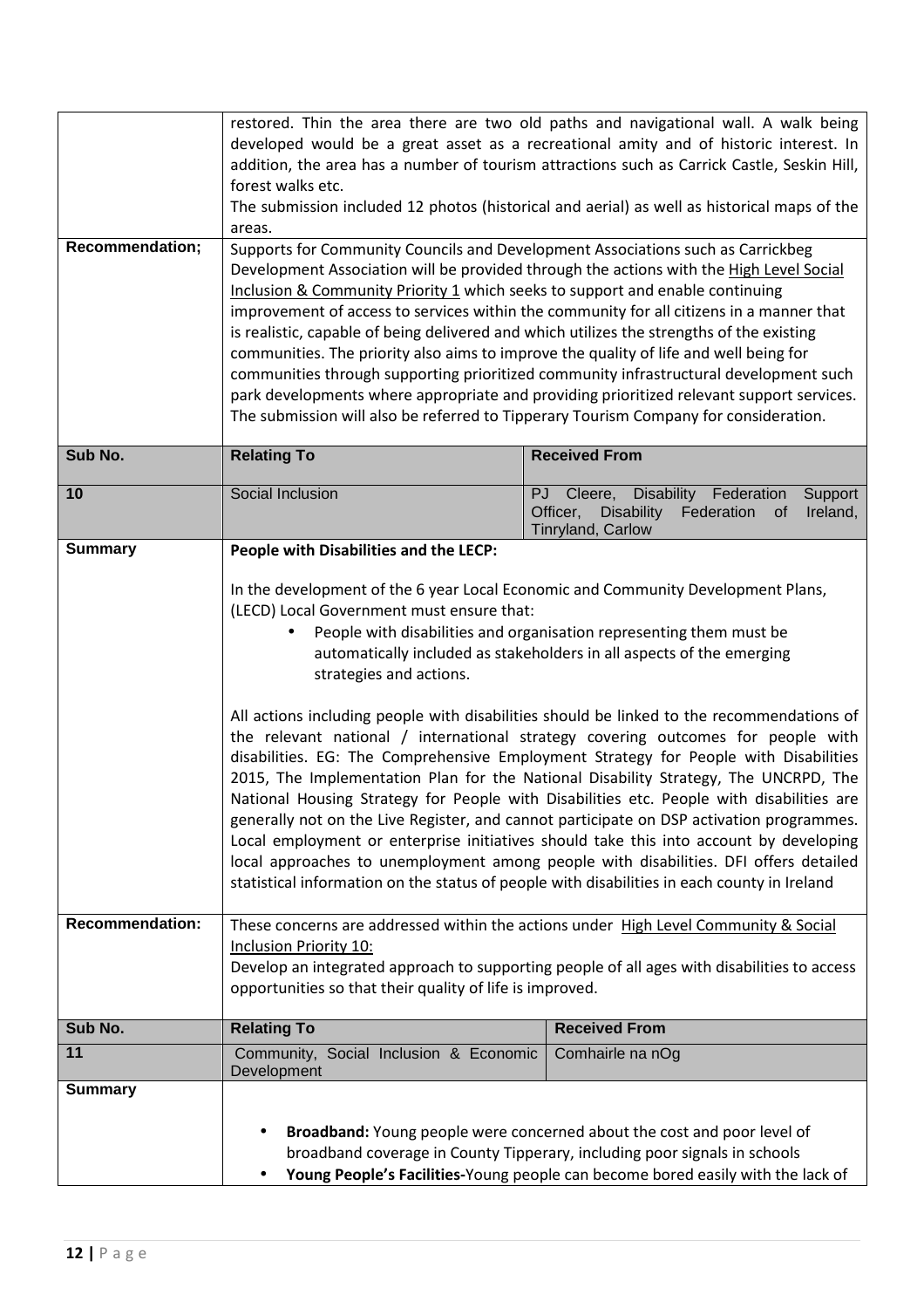| the facilities. Youth cafes should be available outside the main towns. Local Halls                                                                         |
|-------------------------------------------------------------------------------------------------------------------------------------------------------------|
| should be used to support youth projects. Youth clubs/facilities should be                                                                                  |
| somewhere to relax and have pool tables, Itunes, playstation 4 etc. There is a                                                                              |
| need for more youth clubs including Macra na Feirme Groups. Counselling                                                                                     |
| services for young people was highlighted as a need in Tipperary.                                                                                           |
| Sporting Facilities: The lack of swimming pools in certain parts of Tipperary was<br>$\bullet$                                                              |
| highlighted. It was believed that existing sports facilities should be upgraded.                                                                            |
| More young people should be encouraged to become involved in sports. There is                                                                               |
| a need for an adventure centre which would facilitate young people in Tipperary                                                                             |
| and school tours.                                                                                                                                           |
| Environment and Sustainable Development: The young people showed a huge<br>interest in their local environment and the following areas were highlighted for |
| improvement; lakes, bins, parks. Stricter policing of littering particularly in                                                                             |
| heavily populated areas. More trees and plants/flowers should be planted. More                                                                              |
| graveyard spaces in local graveyards were requested. The issue of wind turbines                                                                             |
| needs to be properly investigated.                                                                                                                          |
| Tidy Towns work was praised but a concern was raised that some of this work is                                                                              |
| being destroyed by vandalism.                                                                                                                               |
| Education: The advantages/disadvantages of Ipad technology in schools should be                                                                             |
| investigated. A better quality of school facilities in general including heating                                                                            |
| systems.                                                                                                                                                    |
| Equality: The lack of LGBT services for young people was highlighted. Gay/lesbian                                                                           |
| rights and sexual education should be highlighted.                                                                                                          |
| Economic: International investment (American companies) is required in<br>٠                                                                                 |
| Tipperary. There is a lack of banking infrastructure in Tipperary.                                                                                          |
| Infrastructure: The road structure should be improved.                                                                                                      |
| Retail: Local shops and post offices are shutting down in rural areas. Shops should                                                                         |
| cater for young people in Tipperary for example designer clothes shops. Many                                                                                |
| young people currently travel to Dublin to buy clothes.                                                                                                     |
| Addiction: Concerns were raised about the level of heroin addiction and that                                                                                |
| syringes are sometimes found in public.                                                                                                                     |
| Food: There was a demand for a better quality of food in schools. There should                                                                              |
| be a 5 day-healthy options in schools. Young people wanted healthy and cheap                                                                                |
| food available in cafe/restaurants etc.                                                                                                                     |
| Community: The quality of life of people in the community was a concern to<br>٠<br>young people. Rural Isolation is a real issue in Tipperary.              |
| Employment: Young people find it very difficult to find employment either part-                                                                             |
| time during the school year or in particular during the summer when young                                                                                   |
| people have more time. Young people lack experience in employment and                                                                                       |
| therefore find it very difficult to get employment. It was felt that young people be                                                                        |
| able to get a job at 15.                                                                                                                                    |
| Entertainment: There is a need to get more young people in music, which might<br>٠                                                                          |
| mitigate against anti-social behaviour. Support should be given to music societies                                                                          |
| that support modern music. An outdoor cinema would be a welcome addition in                                                                                 |
| Tipperary.                                                                                                                                                  |
| Transport: Young people find the lack of transport a big disadvantage in                                                                                    |
| Tipperary. Rural transport schemes are seen as a facility for the older generation.                                                                         |
| Rural transport schemes should be more youth friendly.                                                                                                      |
| Rural Crime: The young people believed that the issue of rural crime is                                                                                     |
| exacerbated by the lack of gardai and that Tipperary needs better policing. Parks                                                                           |
| should be locked at night.                                                                                                                                  |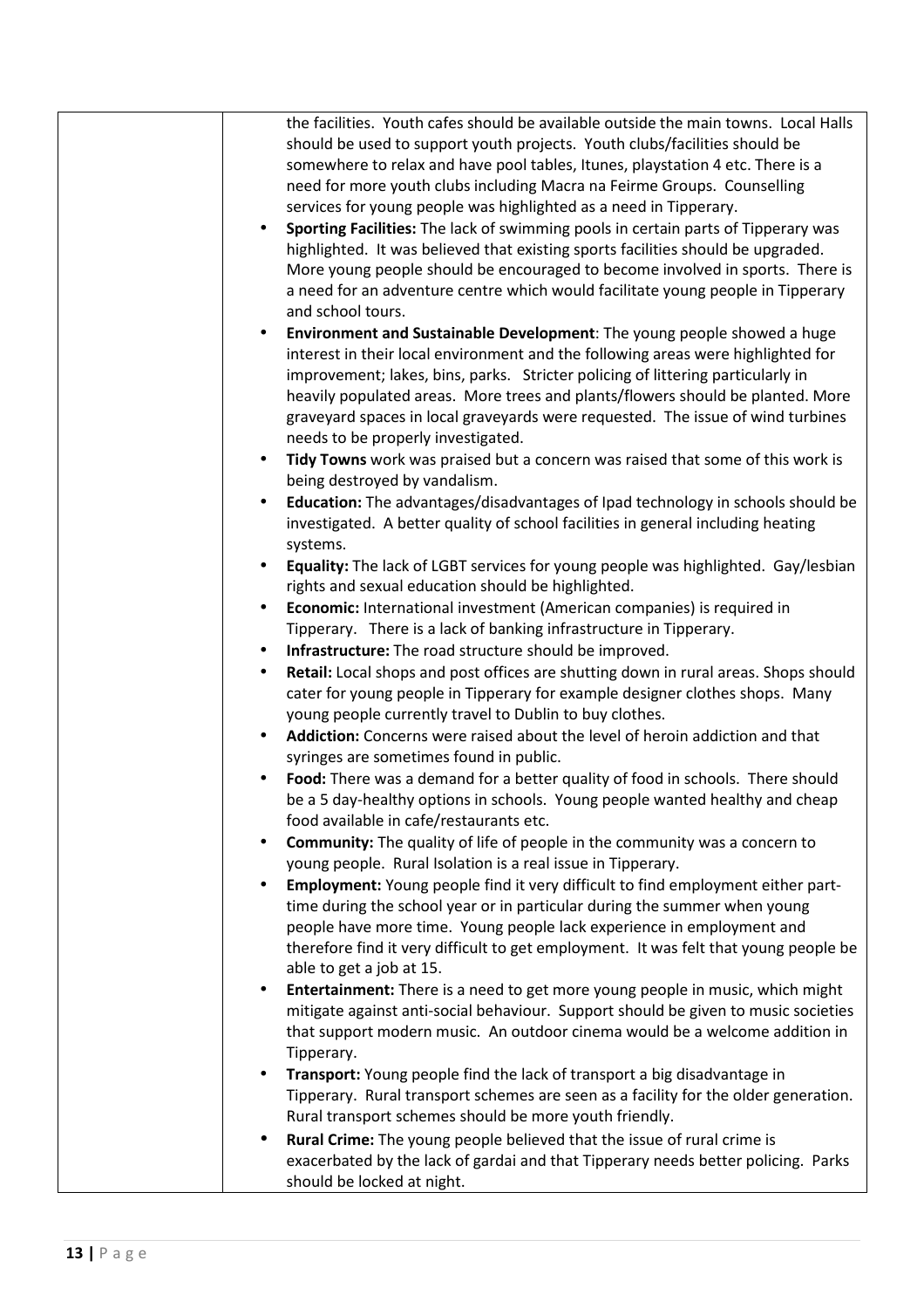| Recommendation | The above issues are addressed through Community & Social Inclusion High Level Priority     |
|----------------|---------------------------------------------------------------------------------------------|
|                | 5: To maximise life opportunity and potential for young people and support and facilitate   |
|                | their contribution to the sustainable development of the county.                            |
|                | Under Community & Social Inclusion High Level Priority 6: Reduce the marginalisation of     |
|                | specific target groups and communities - Travelling Community, Non Irish Nationals and      |
|                | Asylum Seekers, Lone parents, LGBTI, and people at risk of Homelessness: Action 6.1d        |
|                | seeks to establish a county forum for LGBTI. Issues are also addressed under Economic       |
|                | High Level Framework Priority 1; To promote economic development opportunities              |
|                | throughout the county and High Level Economic Priority 3: Identify, prioritise, and address |
|                | the infrastructural deficits in the County which are restricting the ability to deliver     |
|                | appropriate economic development opportunities in all parts of the county.                  |
|                |                                                                                             |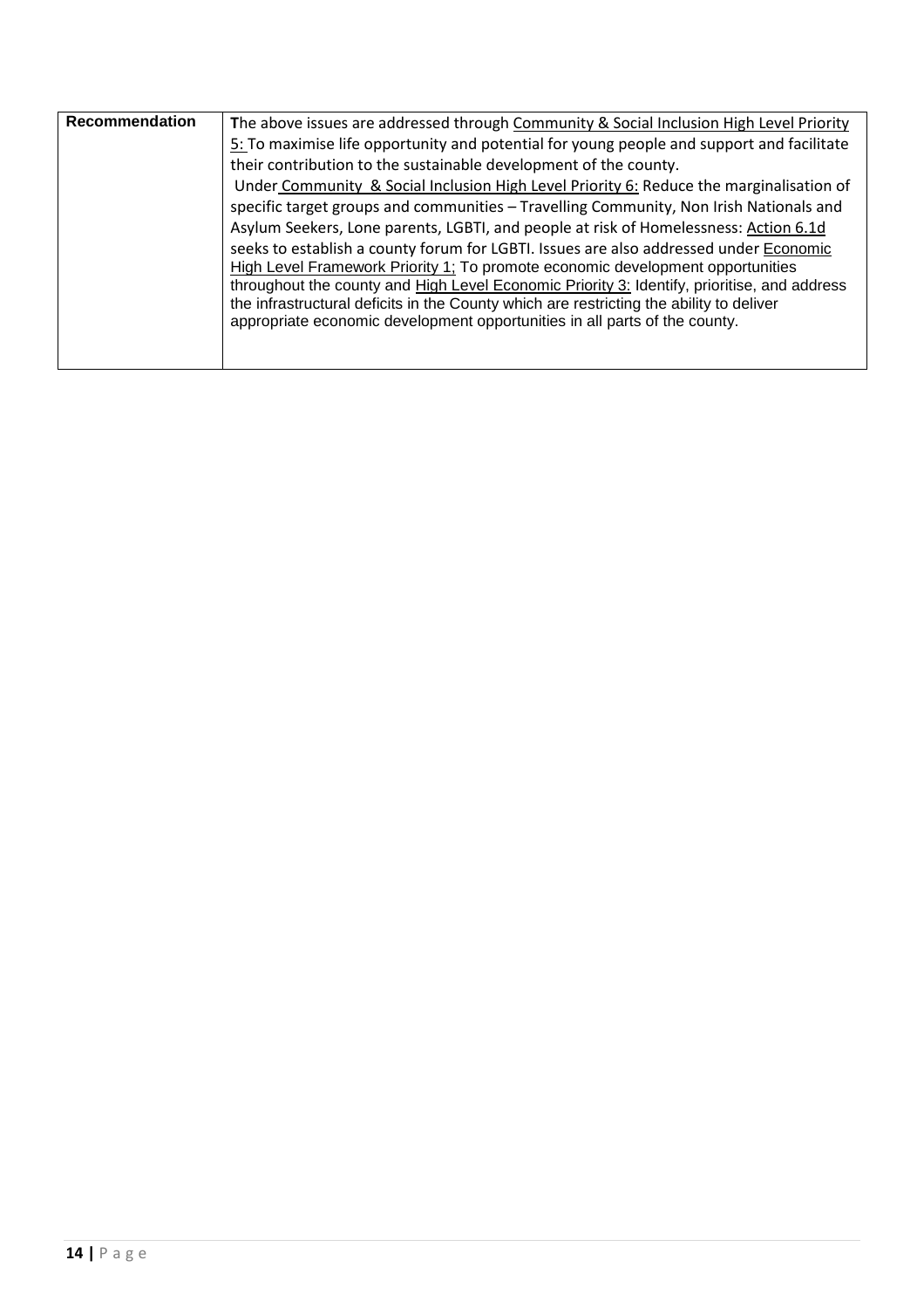## **Section 3: Submission received from the Southern Regional Assembly**

The following is the submission received from the Southern Regional Assembly on the Draft Co. Tipperary Local Economic & Community Plan with regard to the plan's alignment with the DECLG Circular LG1/2015 AL 1/2015 – Guidelines on Local Economic and Community plans issued DECLG (21<sup>st</sup> January 2015) and Circular LG 06/2015 AL 04/2015 – Guidance Note on Local Economic and Community Plans issued DECLG (17<sup>th</sup>July, 2015).

The comprehensive nature of the Draft Co. Tipperary Local Economic & Community Plan was noted which has resulted in a well structured Plan with a strong evidence base which has a logical flow into High Level Priorities and Strategic Goals which appear well founded. In particular the SRA notes the Plan:

- 1. has a clear structure and articulation of High Level Priorities and Strategic Actions.
- 2. has regard to EU, National, Regional and Local policy frameworks. Two additional regional strategic policy documents which could contribute to the Draft LECP are the *Mid West Area Strategic Plan 2012 -2030* and the *Atlantic Gateways Initiative – Corridor Development Framework*.
- 3. includes a set of guiding principles which are drawn from the *Regional Planning Guidelines for South –East Region 2010 – 2022* and *Regional Planning Guidelines for Mid West Region 2010 – 2022*It is noted that the Draft LECP identifies deficits in infrastructure and actions required which include key regional infrastructure priorities identified in the RPGs for both areas. In terms of the requirement for the LECP to be consistent with the County Development Plan (CDP) it is evident High Level Goals and Strategic Actions related to objectives in the two CDPs for the county. Where possible, the link between High Level Priorities and Strategic Actions and the RPGs and CDPs should be clearly stated to highlight consistency of the LECP with this wider policy context.
- 4. draws upon the CEDRA Report and on the Regional Action Plan for Jobs for the Mid West and South East NUTS 111 areas. Identification and/or inclusion of specific actions from the RAPJs would assist in the implementation of actions at local level.
- 5. The Draft LECP is accompanied by a Strategic Environmental Assessment (SEA) Screening and an Appropriate Assessment (AA) Screening as required by the EU SEA and the Habitats Directive and Guidelines for Planning Authorities issued by the DECLG.
- 6. Includes an integrated and targeted approach to addressing social, community and economic issues. Strategic actions which can extend across the economic and community elements of the plan are strongly supported.
- 7. In addition to implementation and monitoring of the LECP at local level the SRA envisages that monitoring will also take place at regional level. The SRA looks forward to working with Tipperary County Council in developing structures to assist with same.

#### **Recommendation:**

- 2. Reference will be made to *Mid West Area Strategic Plan 2012 -2030* and the *Atlantic Gateways Initiative Corridor Development Framework* as relevant in the LECP.
- 3. Appendix linking High Level Priorities and Strategic Actions to RPGs and CDPS to be included in the LECP.
- 4. Specific actions from the Draft Co. Tipperary LECP were channelled through the RAPJ development process. Relevant actions included in the RAPJ will be noted in the LECP.
- 6. LECP to be reviewed in terms of further integration of community and economic actions as appropriate.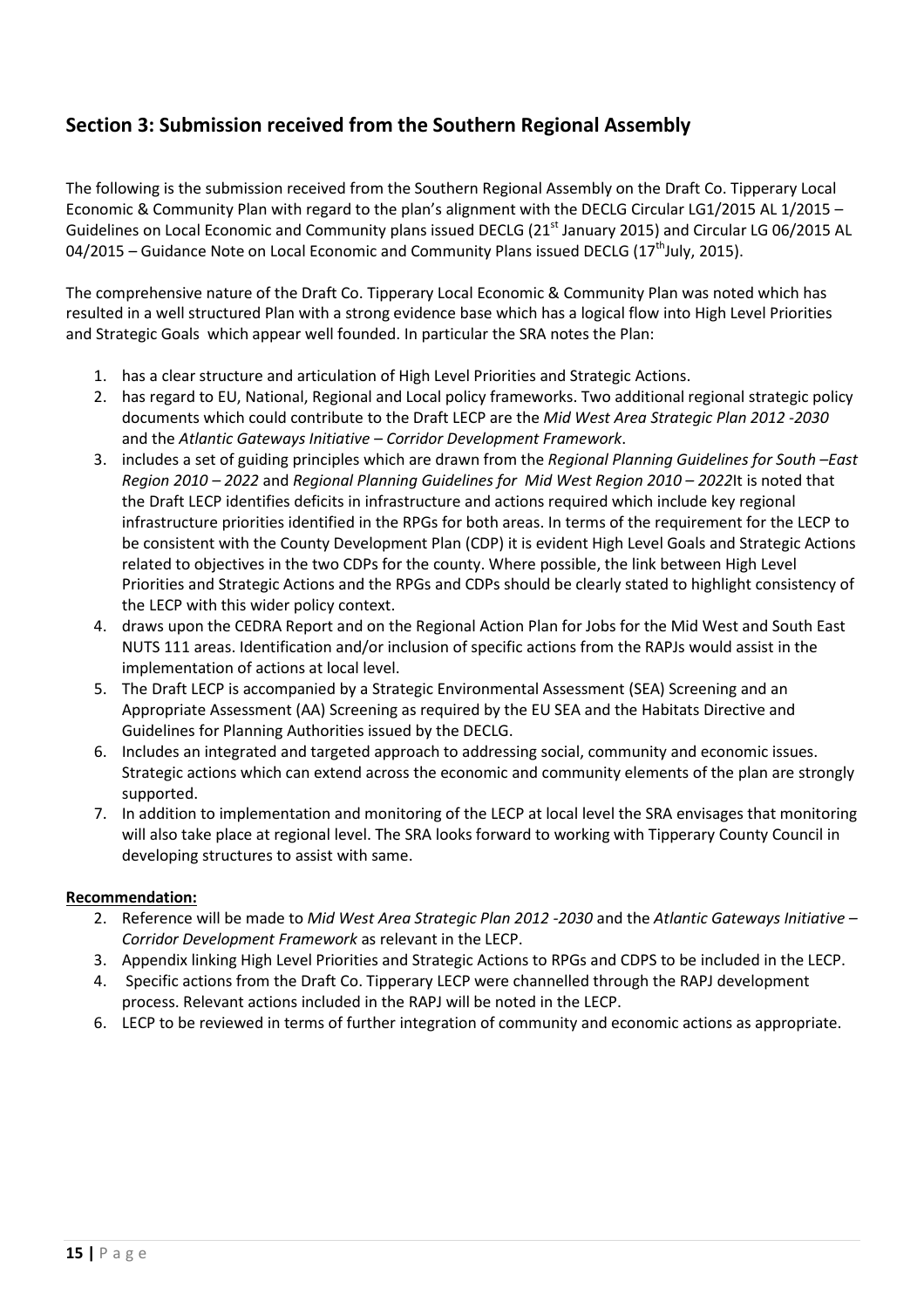### **Section 4: Municipal District Statements**

Further to presentations by personnel from the Community & Economic Development Department, Tipperary County Council, on the Co. Tipperary Local Economic & Community Plan (LECP) at Municipal Districts meetings in October 2015 members made the following statements on the LECP:

#### **Clonmel Borough District**

- Members appreciated the opportunity to input into the plan at the workshop held earlier in the year and considered a lot of the issues raised were included.
- There was general consensus that it was important to retain actions around broadband as it was considered a critical infrastructural requirement for the county. Mobile infrastructure was also critical and ought to be considered for inclusion.
- The retention of the N24 Bypass in the document was important given its critical strategic role in terms of connecting the county between Limerick and Waterford. Action around the retention of the Waterford/Limerick rail line was critical as it future proofed the area and offered alternative modes of transport. The deficiency of public transport infrastructure was noted.
- In the context of the consideration by members of the consistency of the integrated LECP with the core strategies of the County Development Plans and the Regional Planning Guidelines, members approved same for recommendation to the full Council.

#### **Carrick on Suir Municipal District:**

- The decline of rural villages and centres of towns is a particular concern for members.
- The provision of broadband is considered critical to the economic development towns such as Carrick-on-Suir. It was noted that Eircom is providing high speed broadband to Roscrea, Nenagh, Tipperary Town and Clonmel - the omission of Carrick-on-Suir was a concern.
- A request for a business incubation centre in Carrick-on-Suir was made.
- There needs to be a focus on the promotion of existing tourism products such as the Derrynaflan Trail.
- The emphasis on social inclusion in the LECP was welcomed and particularly the inclusion of vulnerable families as a target group for support.
- In the context of the consideration by members of the consistency of the integrated LECP with the core strategies of the County Development Plans and the Regional Planning Guidelines, members approved same for recommendation to the full Council.

#### **Cashel/Tipperary Municipal District:**

- The LECP was welcomed and complimented on the way it incorporates all aspect s of development.
- The issue of Tipperary town acquiring sub-regional status was raised.
- Concern was raised as to when funding through the next LEADER Programme would be available.
- Appropriate mechanisms to deal with loss of industry/jobs in towns needs to be addressed.
- It was noted that all counties are engaged in developing LECPs and there will be similarities amongst these plans. It was recommended that a key focus should be on 3-4 achievable priorities and financial resources should be then be sought for same. It was important that there is a focus on measureable achievement under the LECP
- In the context of the consideration by members of the consistency of the integrated LECP with the core strategies of the County Development Plans and the Regional Planning Guidelines, members approved same for recommendation to the full Council.